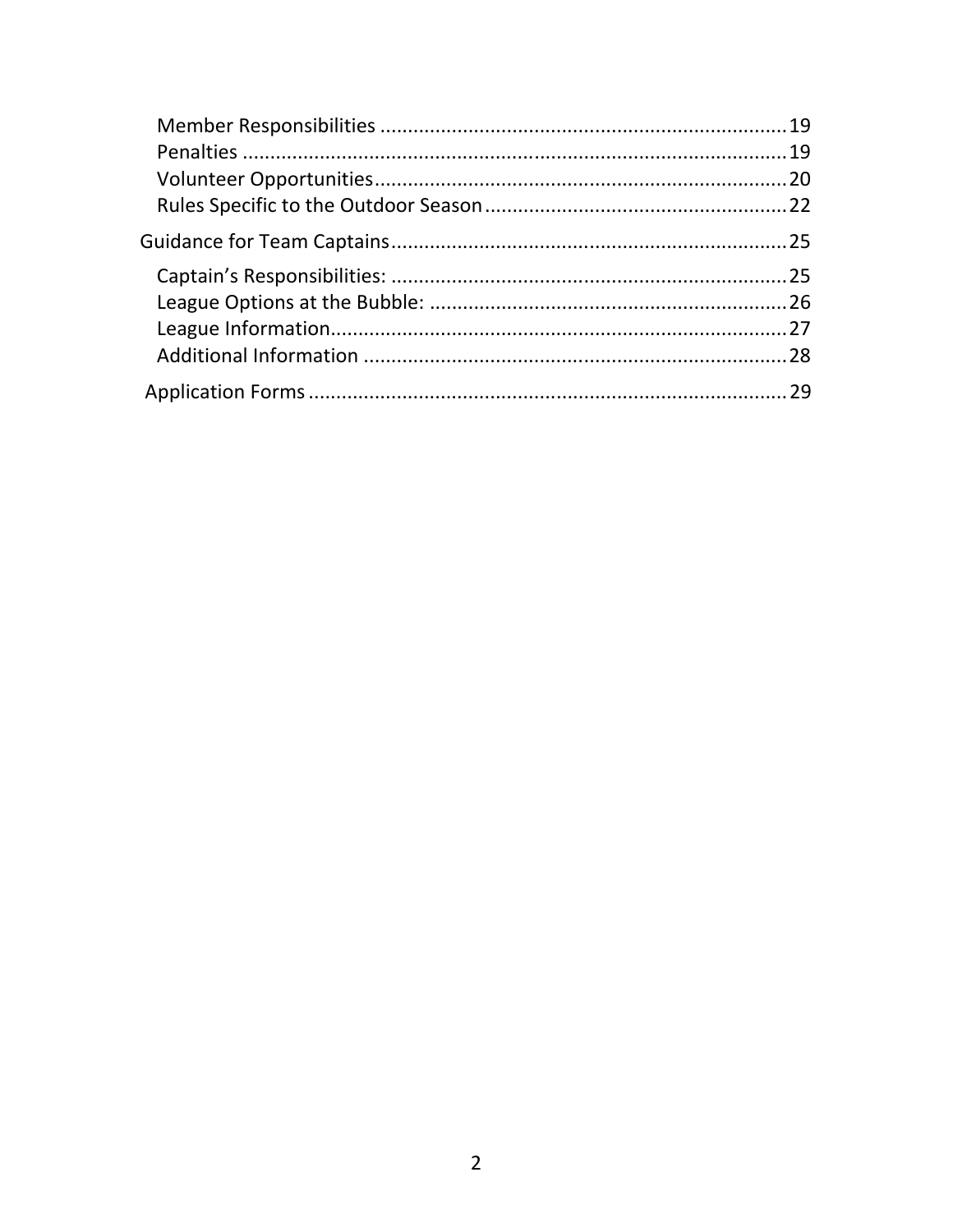## **General Information**

The Acton Indoor Tennis Association (AITA), often called "the Acton Bub‐ ble," is located at 908 Main Street (Rte. 27), Acton, MA 01720. Members enjoy year‐round tennis on two indoor Plexipave courts and four outdoor clay courts. The bubble that encloses the two indoor courts features ther‐ mally insulated, dual‐wall construction, provides outstanding heating, and incorporates excellent indirect lighting.

All courts are available for play from 7:00 A.M. until 11:30 P.M., seven days a week. The indoor courts are available the entire year, but the winter indoor season (as defined by membership) is from October 1 to April 30. The clay courts are generally playable from April through November, depending on the onset and end of winter weather. Two of the four outdoor courts are lighted (with recently updated lighting), allowing evening play, and plans are underway to install lights on the remaining two courts.

Membership is limited to ensure that all members have ample opportuni‐ ties to play, and to prevent difficulties booking a court. Membership in‐ cludes: access to all six courts; numerous opportunities for competitive play via various leagues, an annual club tournament, and in‐house organized play such as mixed doubles; an outdoor gathering site with a covered picnic area; a small clubhouse with an indoor‐court viewing area and a lounge, which can be rented for parties; men's and women's locker rooms with showers; an online reservation system; and available instruction from ten‐ nis pro, Ali Madani.

## **Member Contributions**

AITA is a non‐profit club, run by the members for the members, and has been financially successful for more than fifty years since it was founded in October 1966. While dues represent a sharing of the operations cost, a very important reason that the club has been successful for half a century is that all members contribute to the running of the club.

ALL regular club members (Full, Associate, and RDM as described below) are required to sign up and contribute to maintenance. All members are also expected to complete a skills survey so we can identify the members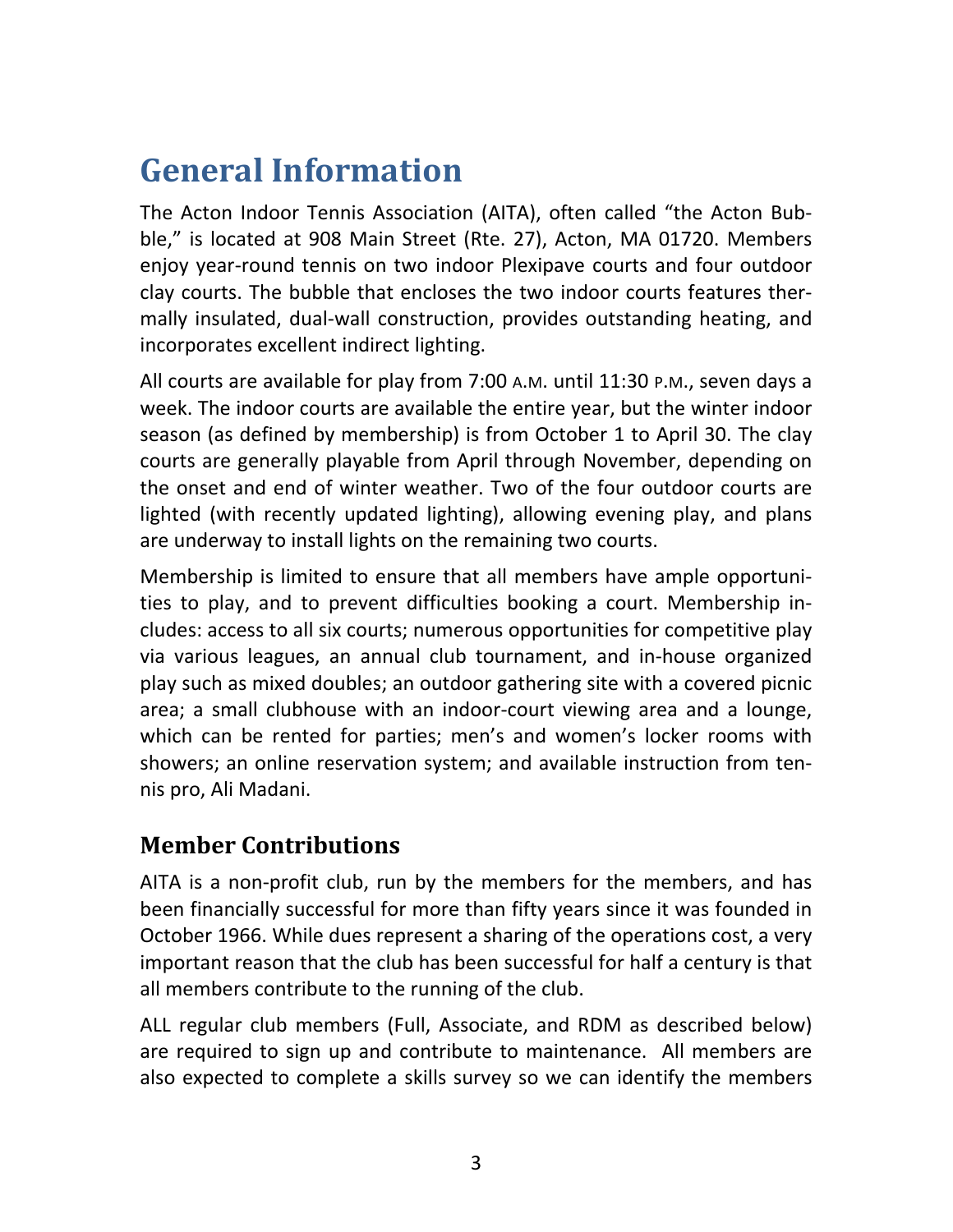best able to help with particular tasks (a copy of the skills survey is included at the back of this handbook as a part of the membership application).

We ask all regular members to participate or contribute an increased maintenance fee. We use a team approach. Maintenance tasks are divided between teams ranging from 1 to 12 people. Members are asked to make a minimum year‐long commitment to take full responsibility for their volun‐ teer assignments.

Any member who does not sign up for a volunteer team by October 31 is charged a \$100 maintenance fee on their next invoice. The maintenance fee is refunded as a club credit if the member volunteers later.

A poster with the maintenance task list is displayed prominently in the clubhouse and includes detailed descriptions of the tasks. Club members are invited to sign up with their member number, however not all member requests can necessarily be honored and assignments will take into account the member's completed Skills Survey. Members with questions are en‐ couraged to contact Team Leaders or board members.

## **Levels of Membership**

There are three types of regular membership available: Full, Associate, and Restricted Day Member (RDM). These memberships are designed to ac‐ commodate members' different desires for playing time. The RDM mem‐ bership is restricted to weekdays between the hours of 7:00 A.M. and 6:00 P.M. There are no restrictions on court use by Full or Associate Members. All memberships include immediate, live‐at‐home family members at no addi‐ tional cost. Occasional guests are welcome at a nominal fee. Full, Associate, and RDM membership dues include a basic amount of court time each month at no additional cost during the indoor season. A Full membership includes 16 quarter‐hours of court time per calendar month, useable any‐ time during the month. Associate and RDM memberships are entitled to 12 and 8 quarter‐hours per month, respectively. (Playing doubles for one hour requires one quarter‐hour; playing singles for one hour requires 2 quarter‐ hours.) Acton Indoor Tennis Association regular members (as opposed to those with restricted memberships, see below) also have access to the four clay courts during the summer at no extra cost.

In addition to regular memberships, AITA offers three types of restricted memberships. These are memberships that include the indoor season (Oc‐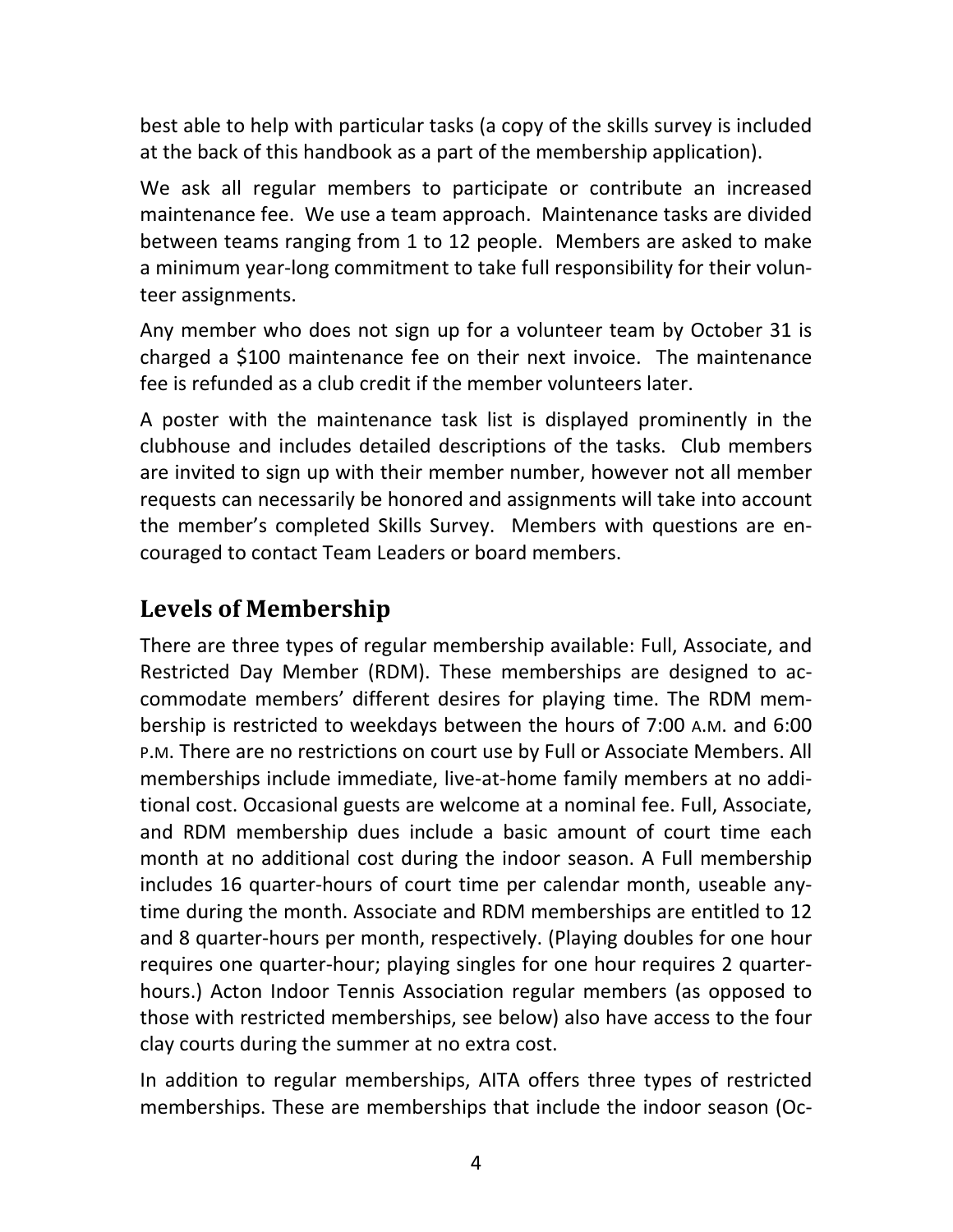tober through April) only and that are offered as individual and not family memberships. Team Membership is for members who wish to play only to participate on a tennis team, and membership must be approved by the team captain. League Substitute Membership is offered on a restricted ba‐ sis to substitute players for one of our tennis teams. It must be approved by the team captain, as well as by club management. Intro Membership is a one‐year, non‐renewable discounted membership offered to players who would like to try out the club. It is not renewable beyond the one year. **In‐ tro membership is generally offered only when there is no one on the waiting list for regular membership.**

The Club also offers summer clay-court memberships to players who are not Acton Indoor Tennis Association members. Summer memberships run from May through September.

## **Reservation System**

Court bookings are made through a self‐service online reservation system, and reservations may be made up to seven days in advance. Members are also allowed a limited number of seasonal reservations of the indoor courts, for which they may reserve a court at a particular time each week for the entire season.

For additional information on AITA, please go to our website at http://www.actonindoortennisbubble.com/.

## **Club Directory**

| Club President            | Pete Shanahan, actonindoortennis@gmail.com                                                                                                            |
|---------------------------|-------------------------------------------------------------------------------------------------------------------------------------------------------|
| League Coordinator        | Sandy Eisenbies, disk4fun@me.com                                                                                                                      |
| <b>Board of Directors</b> | Carol Aronson<br><b>Ellen Browning</b><br><b>Sandy Eisenbies</b><br><b>Bill Ren</b><br>Scott Robb<br>Pete Shanahan<br>Nagaraj Vutukur<br>Autumn Zhang |
|                           |                                                                                                                                                       |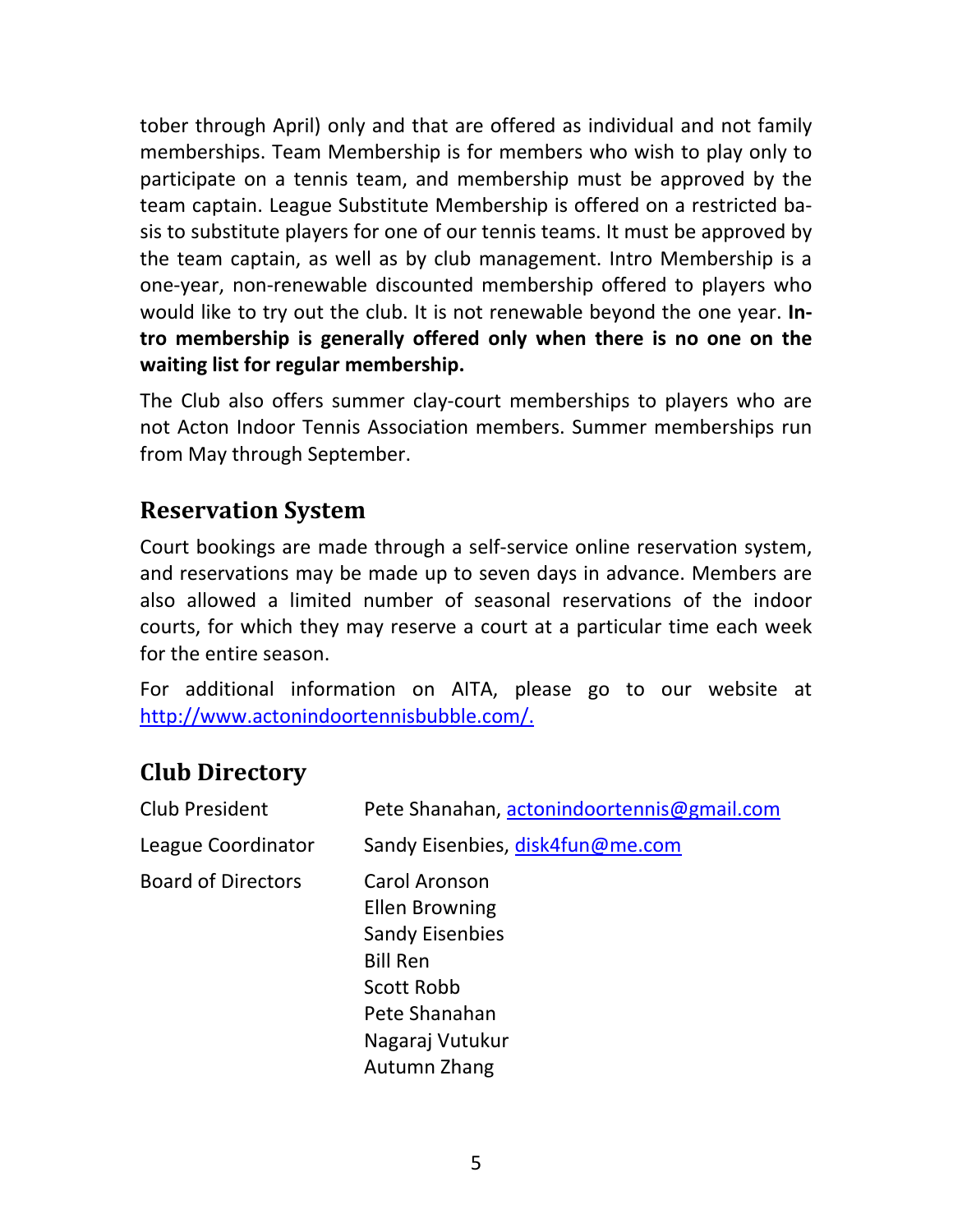## **Special Procedures during the 2021‐2022 Season due to COVID‐19**

In response to requests from many members, the club has instituted these measures to assure members' health and safety:

- **1. If you feel at all ill, do not come to the club!**
- 2. All players who are eligible for COVID vaccination must be vaccinated in order to use the indoor courts and must provide proof of vaccina‐ tion to the club. Proof of vaccination may be provided by email to actonindoortennis@gmail.com or, for those who prefer not to email this type of personal information, by showing proof of vaccination to any board member or team captain.
- 3. Face masks are required to be worn in the clubhouse and locker rooms. Face masks are not required during indoor tennis play.
- 4. If you have tested positive for COVID and were recently at the club, please let us know at actonindoortennis@gmail.com so that we can take any steps necessary to protect other members. The club will keep your identity and personal information confidential in these sit‐ uations.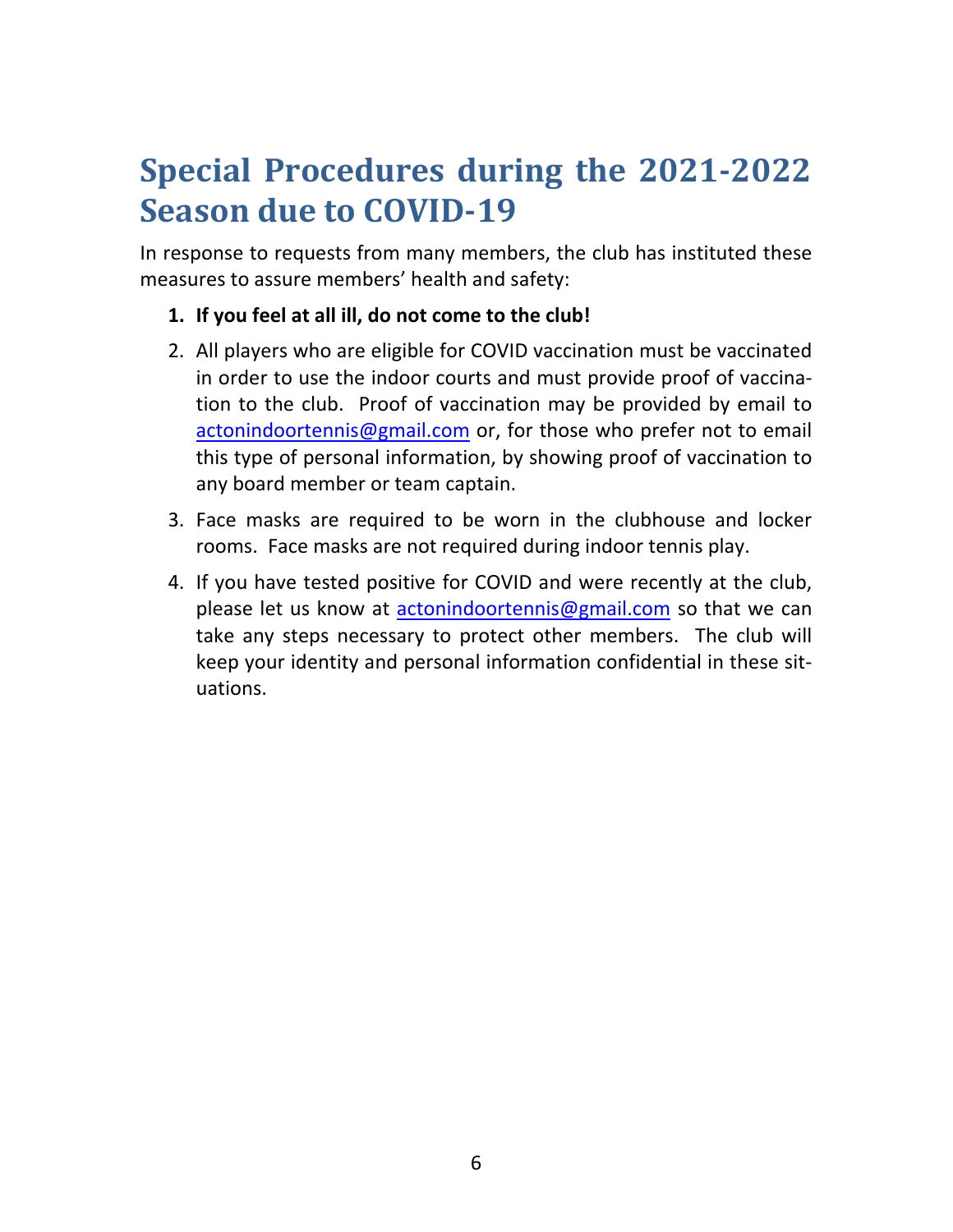## **Membership and Billing**

The Acton Indoor Tennis Club is one of a small number of non‐profit tennis clubs in Massachusetts and the United States. As a primarily volunteer‐ based organization, it is dedicated to the promotion of affordable life‐long tennis. All revenues received are invested back into the club. The club relies on its membership to contribute to the club and requires a basic commit‐ ment of time and talents by ALL members to maintain and improve the club. As a non‐profit, the club also depends on its membership to recom‐ mend new members and grow the club as needed.

## **Membership Options**

- 1) Full Members:
	- a) Annual cost \$1010/yr
	- b) Court fees \$14/hr (for hours beyond the free allotment described below)
	- c) Full Members are allowed to book courts on any day and at any time between 7:00 A.M. and 11:30 P.M. during the week (no restrictions)
	- d) Full Members are allotted 16 quarter‐hours of unbilled (free) court time each calendar month. Allotted time cannot be carried over from one calendar month to another. For reference, if you and an‐ other family member play singles for one hour that would equate to 4 quarter‐hours of play and you would have used up 4 of your allot‐ ted 16 quarter‐hours for that particular month.
	- e) Full Members, as part of their membership dues, have unlimited use of the clay courts during the outdoor season (May–September) at no additional charge for membership or outdoor court time. Indoor courts are charged at \$14/hr during the outdoor season.
	- f) New Full Members will be allowed to play and sign out court time in September provided their dues are paid by September 1. Free court time does not start until October 1, but indoor play is allowed so that members can participate in team practices and matches.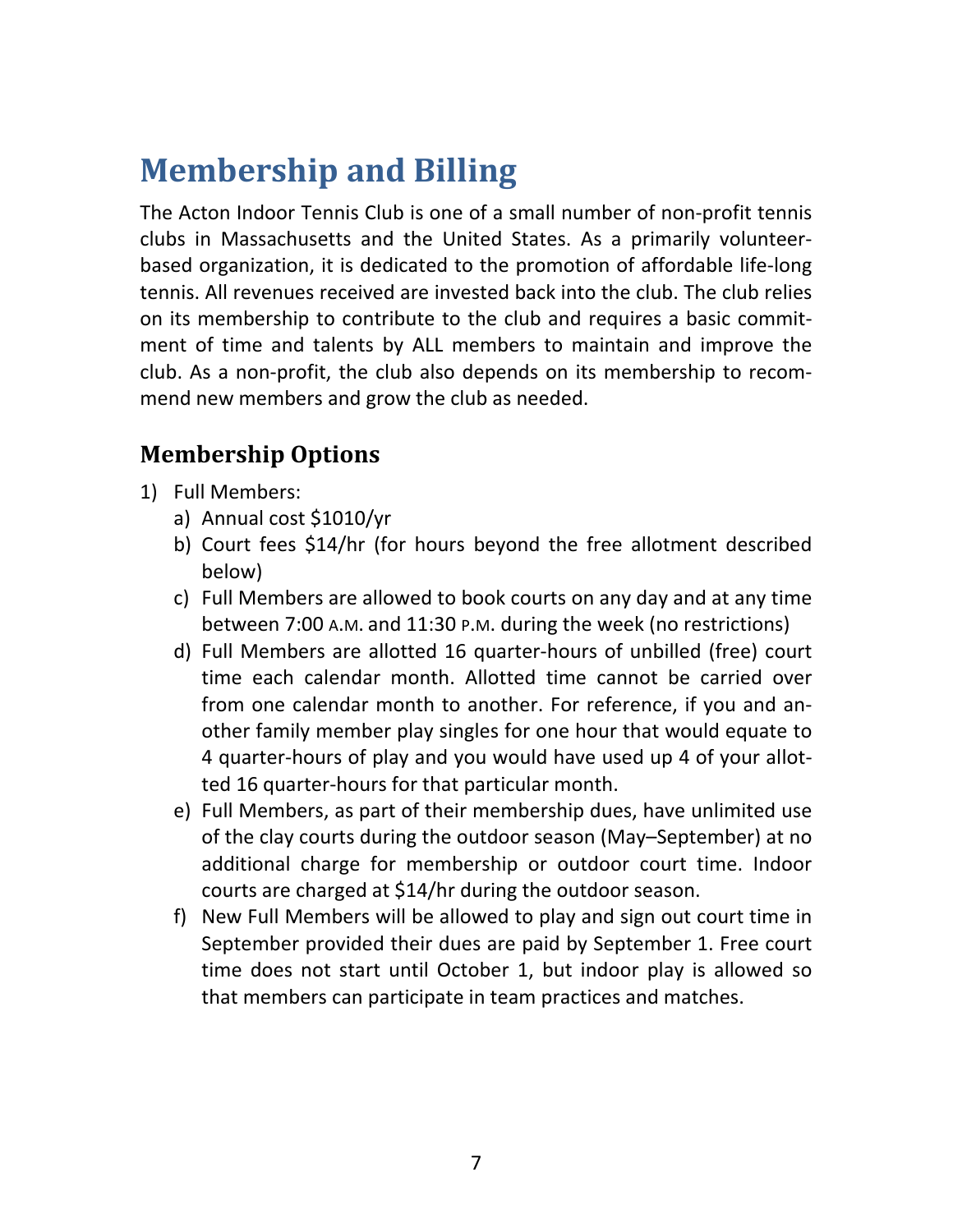- 2) Associate Members:
	- a) Annual Cost \$670/yr
	- b) Court Fees \$20/hr (for hours beyond the free allotment described below)
	- c) Associate Members are allowed to book courts on any day and at any time between 7:00 A.M. and 11:30 P.M. during the week (no re‐ strictions)
	- d) Associate Members are allotted 12 quarter‐hours of unbilled (free) court time each calendar month. Allotted time cannot be carried over from one calendar month to another. For reference, if you and another family member play singles for one hour that would equate to 4 quarter‐hours of play and you would have used up 4 of your al‐ lotted 12 quarter‐hours for that particular month.
	- e) Associate Members, as part of their membership dues, have unlim‐ ited use of the clay courts during the outdoor season (May– September) at no additional charge for membership or outdoor court time. Indoor courts are charged at \$14/hr during the outdoor season.
	- f) New Associate Members will be allowed to play and sign out court time in September provided their dues are paid by September 1. Free court time does not start until October 1, but indoor play is al‐ lowed so that members can participate in team practices and matches.
- 3) Restricted Day Memberships (RDM):
	- a) Annual Cost \$592/yr
	- b) Court Fees \$20/hr (for hours beyond the free allotment described below)
	- c) RDM members may only play during weekdays between 7 A.M. and 6 P.M.
	- d) RDM members are allotted 8 quarter‐hours of unbilled (free) court time each calendar month. Allotted time cannot be carried over from one calendar month to another. For reference, if you and an‐ other family member play singles for one hour that would equate to 4 quarter‐hours of play and you would have used up 4 of your allot‐ ted 8 quarter‐hours for that particular month
	- e) RDM Members, as part of their membership dues, have unlimited use of the clay courts during the outdoor season (May–September)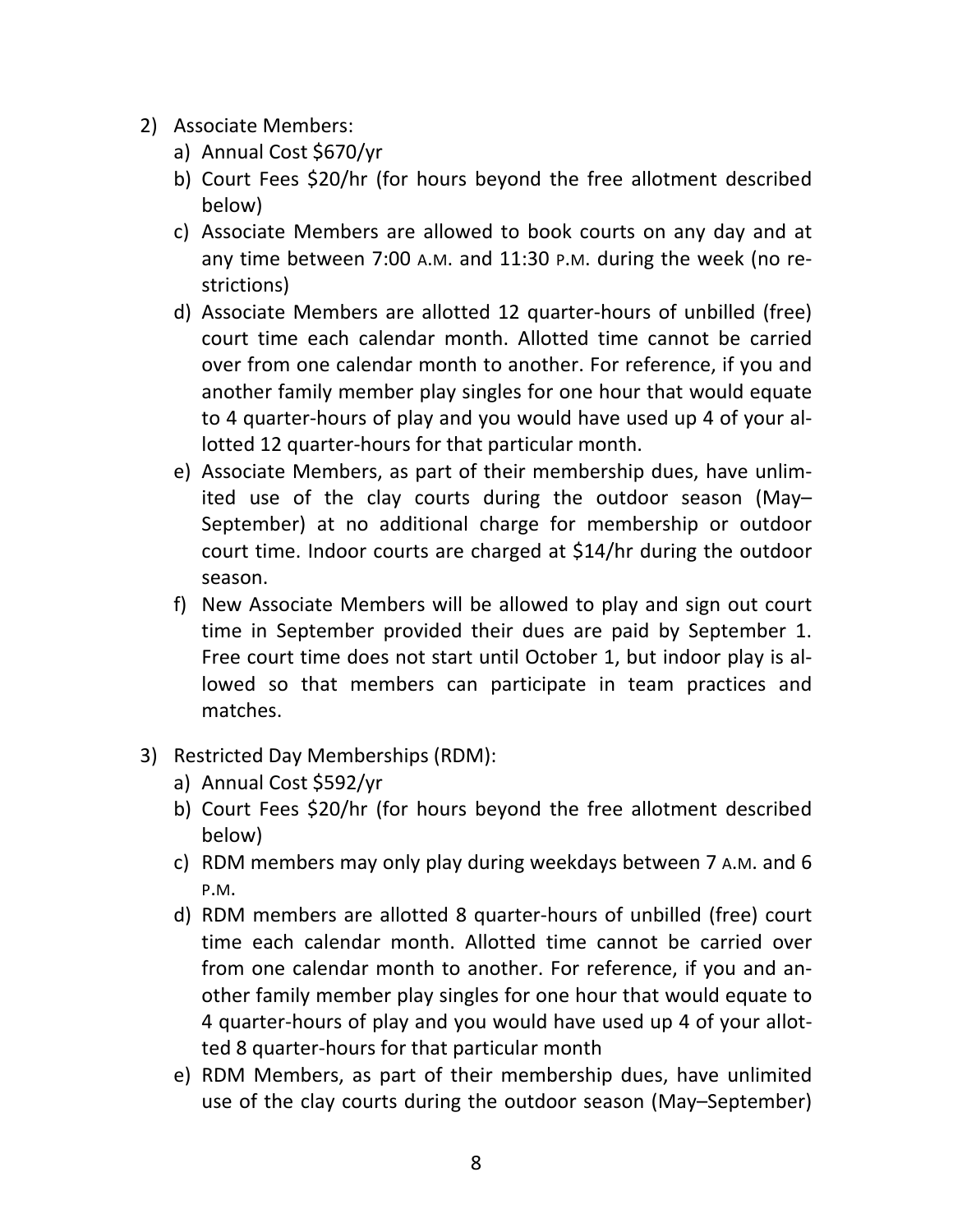at no additional charge for membership or outdoor court time. In‐ door courts are charged at \$14/hr during the outdoor season.

- f) New RDM Members will be allowed to play and sign out court time in September provided their dues are paid by September 1. Free court time does not start until October 1, but indoor play is allowed so that members can participate in team practices and matches.
- 4) Summer Members:

Summer membership is included at no extra charge for regular members (Full, Associate, and RDM Members) who have paid dues for at least half the indoor season.

- a) Annual Cost \$200/yr
- b) There is no court fee for the outdoor clay courts
- c) Indoor Court Fees \$14/hr
- d) Summer Membership allows unlimited clay court play for immediate family members living in a single household. Outdoor Members can also reserve indoor courts at the rate of \$14/hr. The outdoor season officially starts on May 1 and runs through September 30. During the outdoor season the club is open for play from 7:00 A.M. to 11:30 P.M. every day.
- 5) Team Members:

The club's several tennis‐league teams provide a welcome opportuni‐ ty for members to compete as well as generate income for the club. However, it is not always possible to field a complete team from club members alone. In order to maintain the club's participation in tennis leagues, we provide a membership category known as "Team Mem‐ ber." This membership is designed to allow teams to recruit additional team members at a cost less than full membership.

- a) Annual Cost \$150/yr (for indoor season only)
- b) Indoor Court Fees \$34/hr
- c) Team Members are not charged an initiation fee and can bypass the membership waiting list, but must coordinate their membership application with their team captain. The team captain forwards re‐ quests for Team Members to the club Membership Chairman. If a Team Member subsequently wishes to join as a regular club mem‐ ber, they must pay an initiation fee and apply to be added to the waiting list.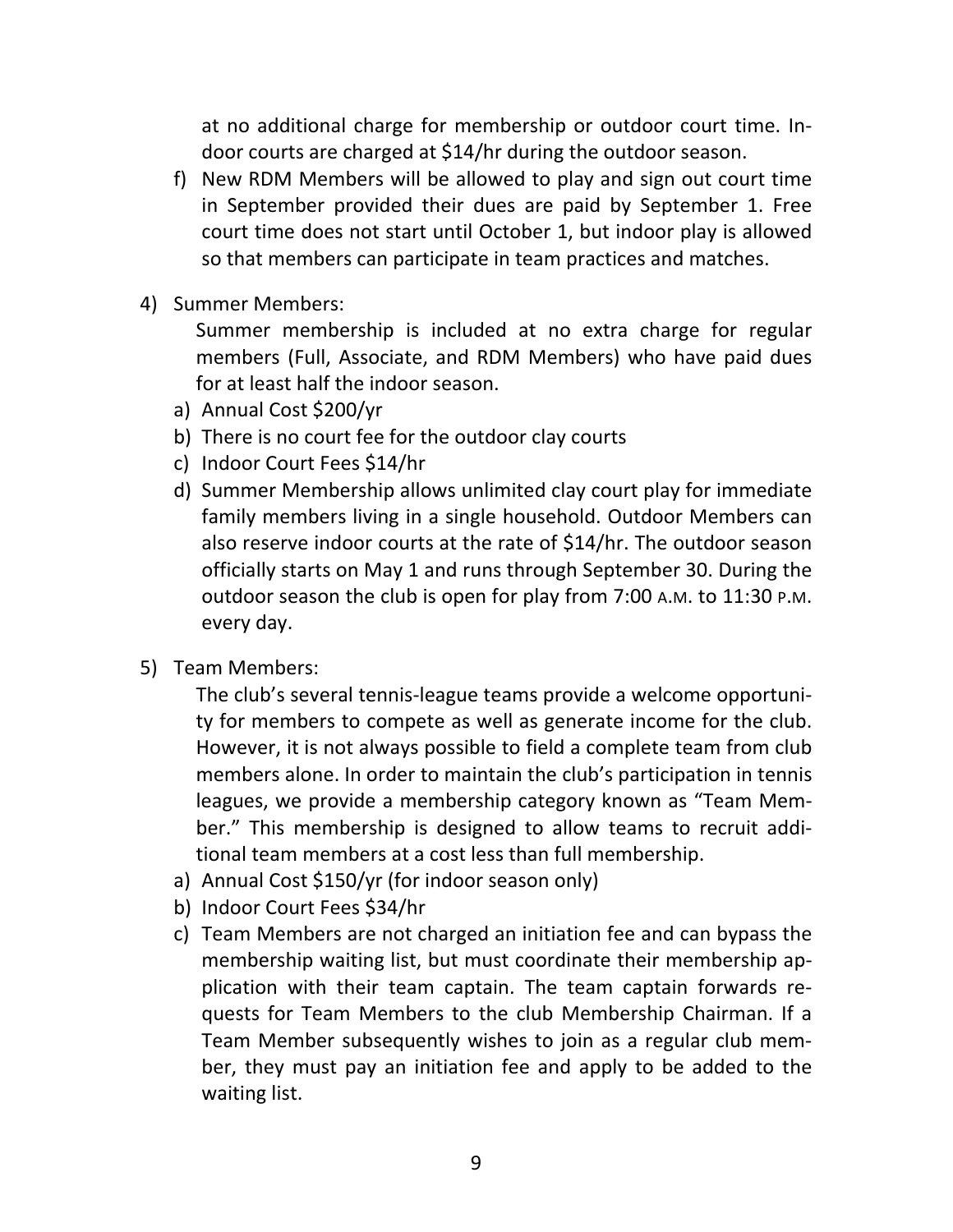- d) Team Membership includes the indoor season only (October through April). Team Members who wish to use the indoor or out‐ door courts during May through September may do so only as the guest of a member at a cost of \$8 per day of play or by joining as a summer member.
- e) The one exception to Item d is in September to accommodate in‐ door team practices and matches. Team Membership will become "effective" as of September 1 so as to allow indoor play if the mem‐ ber has paid their dues. Indoor court time should be signed out on the online reservation system and will be charged at the rate of \$34 per hour.
- f) Unlike other club memberships, Team Membership is for individuals and not families.
- 6) Intro Members:

This membership allows potential new members to try out the club during a single indoor season (October through April) at a cost less than full membership.

- a) Annual Cost \$150/yr (for indoor season only)
- b) Indoor Court Fees \$34/hr
- c) Intro Membership is offered only to the extent that room is availa‐ ble. It is not offered when the membership rolls are full and only af‐ ter membership is offered to applicants on the waiting list.
- d) Intro Members are not charged an initiation fee. If an Intro Member subsequently wishes to join as a regular club member, they must pay an initiation fee and apply to be added to the waiting list.
- e) Unlike other club memberships, Intro Membership is for individuals and not families.
- f) Club management can also make Intro Membership available under special circumstances on a case‐by‐case basis.
- 7) League Substitute Members:

LSM membership is offered on a very limited basis and only as neces‐ sary to ensure a team has an adequate number of players to avoid defaulting matches.

- a) Annual Cost \$25/yr (for indoor season only)
- b) Indoor Court Fees \$34/hr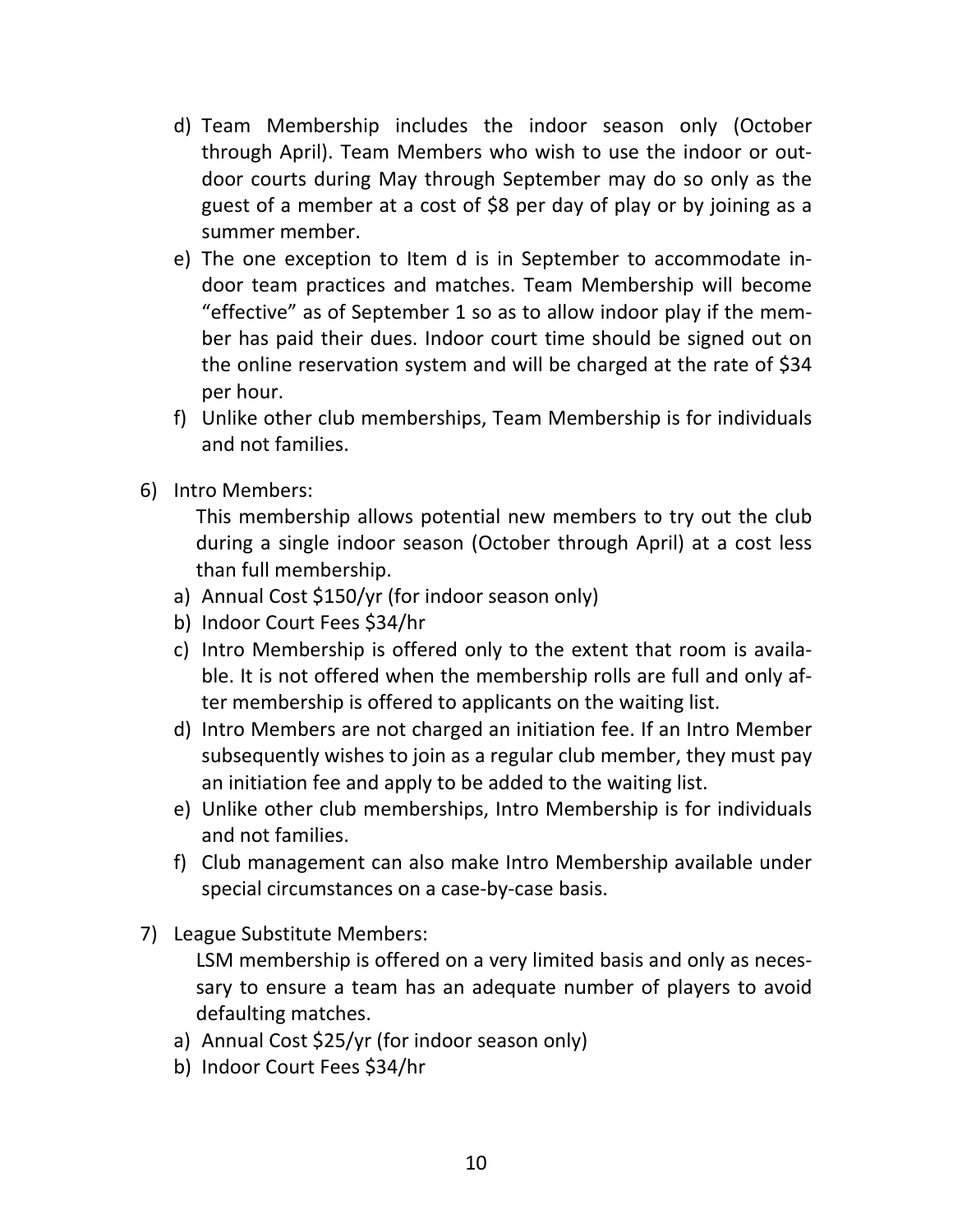- c) LSM Members are not charged an initiation fee and can bypass the membership waiting list, but must coordinate their membership application with their team captain. The team captain forwards re‐ quests for LSM Members to the club Membership Chairman. If an LSM Member subsequently wishes to join as a regular club member, they must pay an initiation fee and apply to be added to the waiting list.
- d) LSM members do not have court reservation privileges. LSM mem‐ bership includes only play during league matches. For all other play (including team practices), LSMs must play as the guest of a regular member.
- e) LSM members are allowed to play at most four times during a sea‐ son. Members wishing to play more often should join as Team Members or regular members.

## **Examples of Court Charges for Various Usage Scenarios**

The simplest way to look at our billing is that you are responsible for that portion of the court that your member number occupies. Therefore once your allotted time on a given month is expended, charges would be as shown in the following examples:

- 1) Two Full Members playing singles for one hour are billed \$7 each.
- 2) Two Associate Members playing singles for one hour are billed \$10 each.
- 3) One Full Member and one Associate Member playing singles for one hour; Full Member is billed \$7, Associate Member is billed \$10.
- 4) Four Full Members playing doubles for one hour are billed \$3.50 each.
- 5) Four Associate Members playing doubles for one hour are billed \$5 each.
- 6) Two family members, who are Full Members, playing singles for one hour are billed \$14.
- 7) Two family members, who are Associate Members, playing singles for one hour are billed \$20.
- 8) Full Member playing one hour of singles with a guest is charged \$22 (\$14 for court \$8 for guest).
- 9) Associate Member playing one hour of singles with a guest is charged \$28 (\$20 for court \$8 for guest).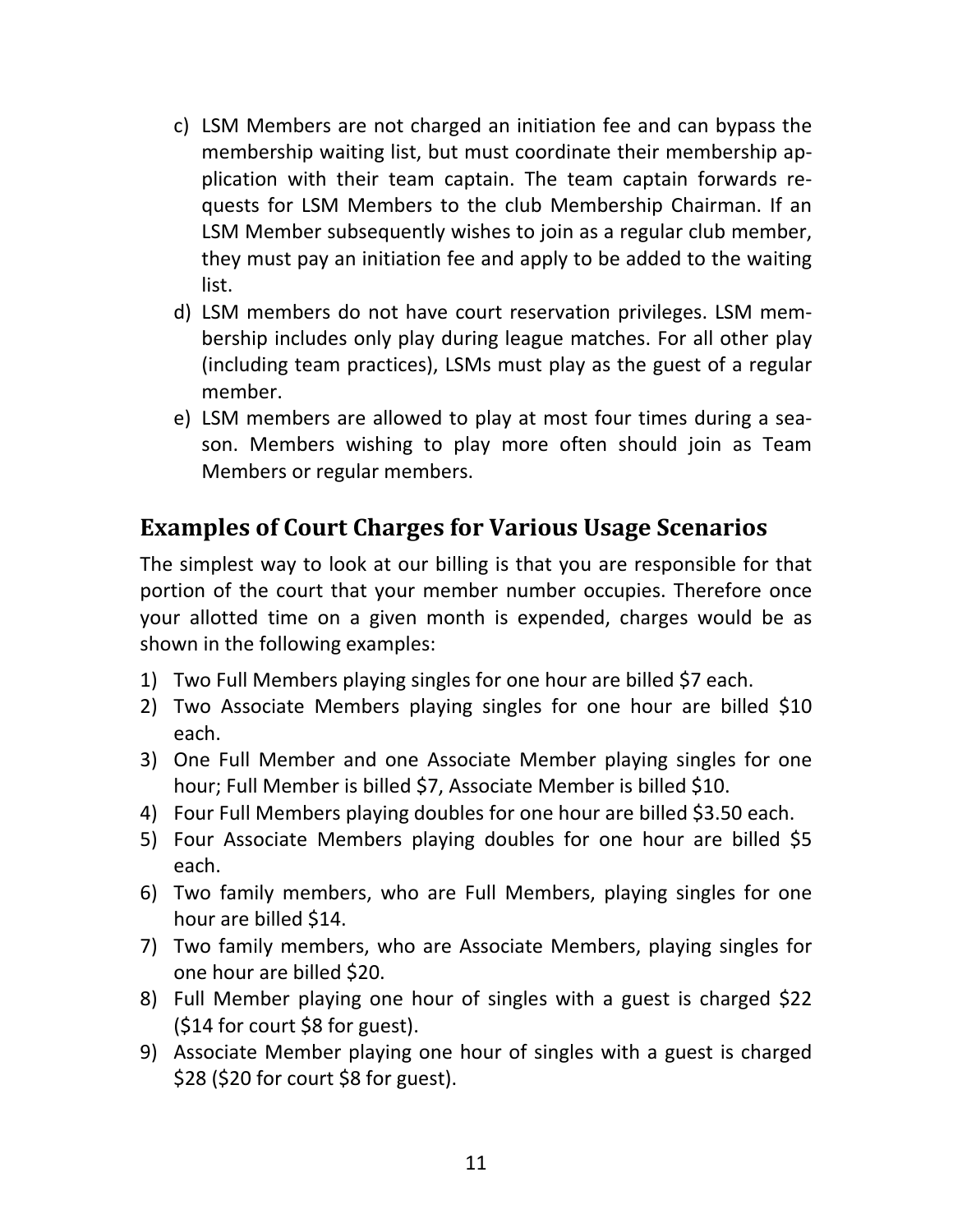Indoor Court Rates for all member times during the summer months (May– September) are \$14/hr. There is no monthly allotted time during the sum‐ mer.

## Billing

- 1) Annual Dues: For regular members, yearly dues are paid in two install‐ ments. First-half dues are billed in July and are due September 1st. Second‐half dues are billed in November and due January 1st. For all other members, yearly dues are paid in a single installment due September 1st.
- 2) Half‐season Billing: Membership fees for the indoor season are billed by the half season (October 1–January 15 and January 15–April 30). Mem‐ bership fees are not pro‐rated for those members that join the club or come off leave at intermediate times during a half season. Fees for Summer Membership are not pro‐rated.
- 3) Monthly Invoices: Invoices are sent out each month via email around the 15th of the month. The invoice will include court fees and guest fees for the previous calendar month as well as any outstanding charg‐ es. Payment is expected within 30 days. The club no longer sends out invoices via U.S.P.S. mail.
- 4) Billing for Clay Courts: Full, Associate, RDM, and Summer Members are granted unlimited play on our four clay courts without additional charges.
- 5) Initiation Fee: Incoming regular members are charged a one-time \$100 initiation fee. This fee is due with the incoming member's first-half dues. Past club members that re‐join the Acton Indoor Tennis Associa‐ tion after leaving the club for one year or less will not be re-assessed the initiation fee.
- 6) Late Fee: The club will assess late fees on the following schedule: \$25 for missing a half‐season due date (September 1 or January 1), with an additional \$25 on the first of each additional month thereafter.

## **Recording Court Time**

Member's court time in excess of their allotted unbilled (free) court time is billed at the hourly rate associated with their level of membership. Indoor‐ court time is billed based on bookings made with the club's online reserva‐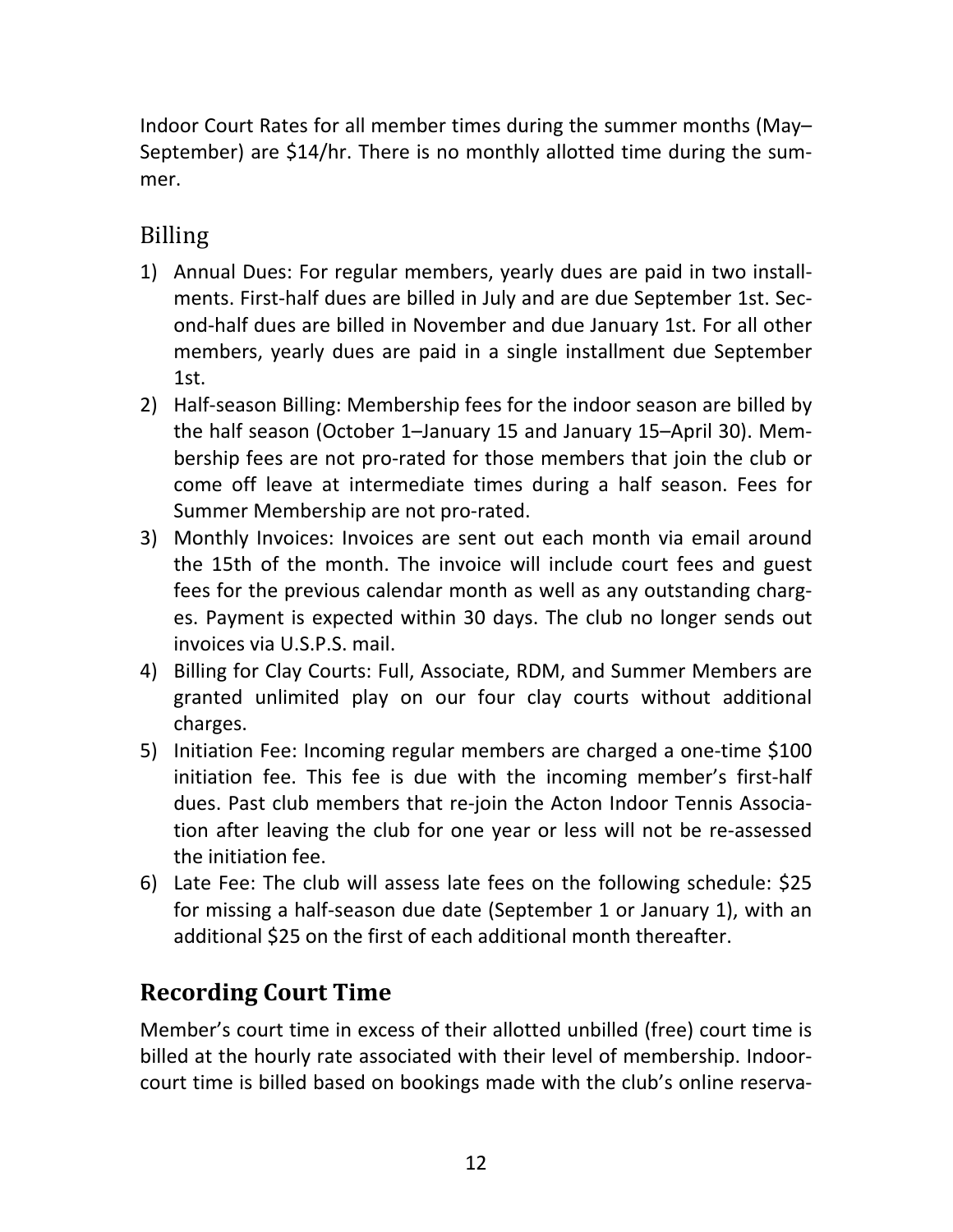tion system. It is important that indoor reservations accurately reflect the members who should be charged for court time, the duration of court time, and any guests. Members can alter reservations up until the starting time of the reservation but not thereafter.

A court time sign‐in sheet is provided in the clubhouse for members to rec‐ ord any deviations from the online reservation. Examples of such deviations include last‐minute substitution for players or play that runs over the end time of the reservation. The club will use the sign-in sheet to edit the original reservation so that the billing for the month is correct. The club has administrative privileges that allow it to make after‐the‐fact changes to reservations.

Court time used for home Central Massachusetts Indoor Tennis Association (CMITA) league matches and home and away Dorothy Bruno Hills Indoor Tennis League (DBH) matches will be entered into the online reservation by the club after the matches have occurred based on the match results rec‐ orded on the league websites. Players and captains do not need to record the matches on the court time sign‐in sheet.

## **Additional Optional Charges and Fees**

**Tennis Parties:** The clubhouse and indoor courts can be reserved for group gatherings on Friday and Saturday nights from 8:00 P.M.–12:00 midnight. The cost of a tennis parties is \$96. There are no guest fees or guest limita‐ tions for these events. To schedule a tennis party, send an email to actonindoortennis@gmail.com. The club will then reserve the requested court time for parties on the online reservation system. **Members who use the club for a tennis party must leave the club tidied and clean after the gathering.**

**Maintenance Fee:** As a member-owned club we are responsible for our own upkeep of the club facilities and grounds. We ask that regular indoor members (i.e., Full Members, Associate Members, and RDM Members) contribute to this maintenance effort on an annual basis. A \$100 mainte‐ nance fee is assessed in November to those members who have elected not to sign up for a maintenance task for the coming year. Team, Intro, LSM, and Summer Members are not required to pay a maintenance fee but are also encouraged to volunteer.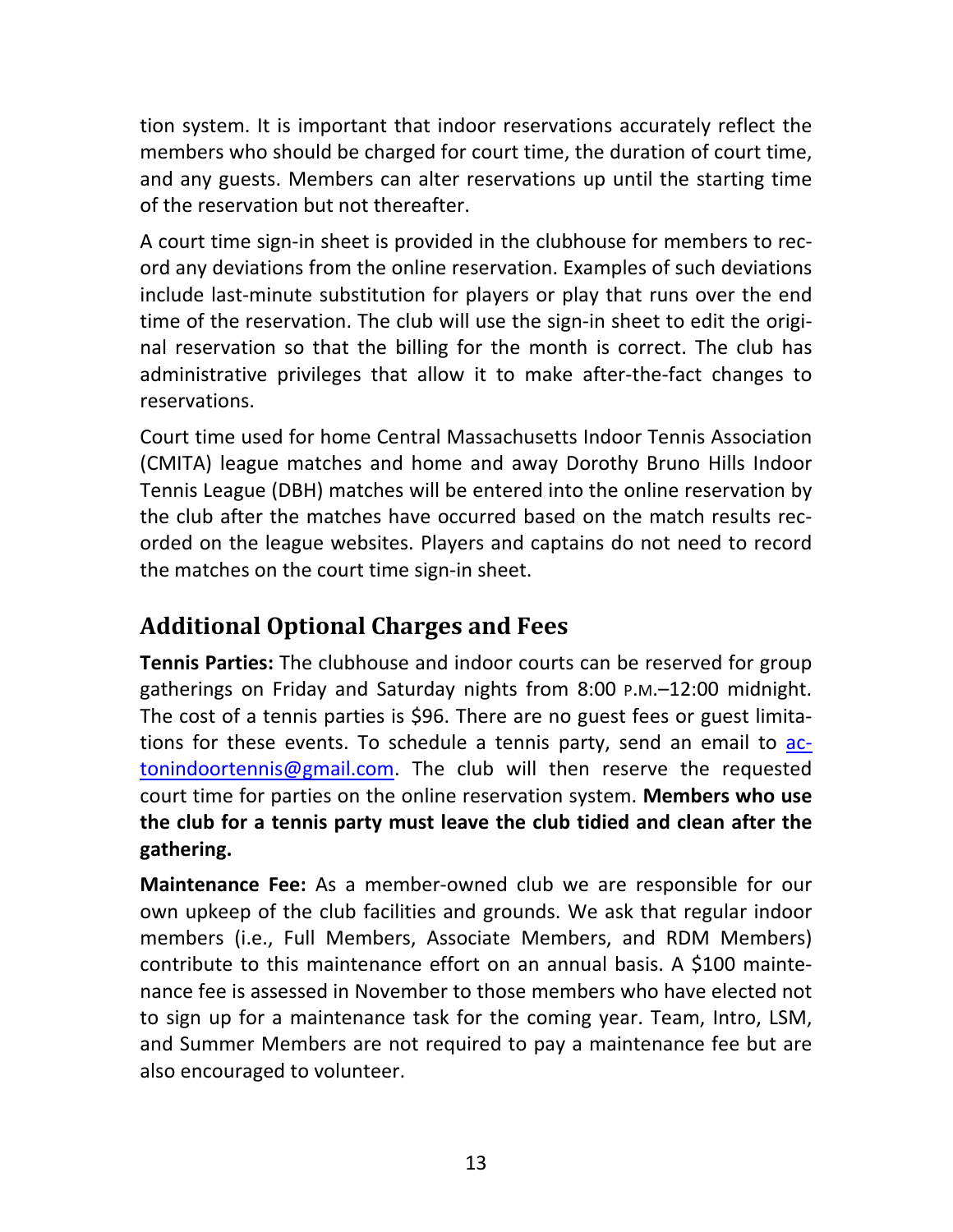**Club Waiting List:** A waiting list will be generated when the membership is deemed filled to capacity. Normally this is around 150 members including those on medical leave, but it is a number subject to the determination of the board each year. A non‐refundable \$5.00 fee will be charged to those wanting to be on the waiting list. The order on the waiting list will be determined by the date of receipt of the \$5.00 check on a first-come-firstserved basis. Team, Intro, and LSM Members can join in those limited memberships without being on the waiting list. However, if those members subsequently wish to upgrade to regular membership, they must go on the waiting list.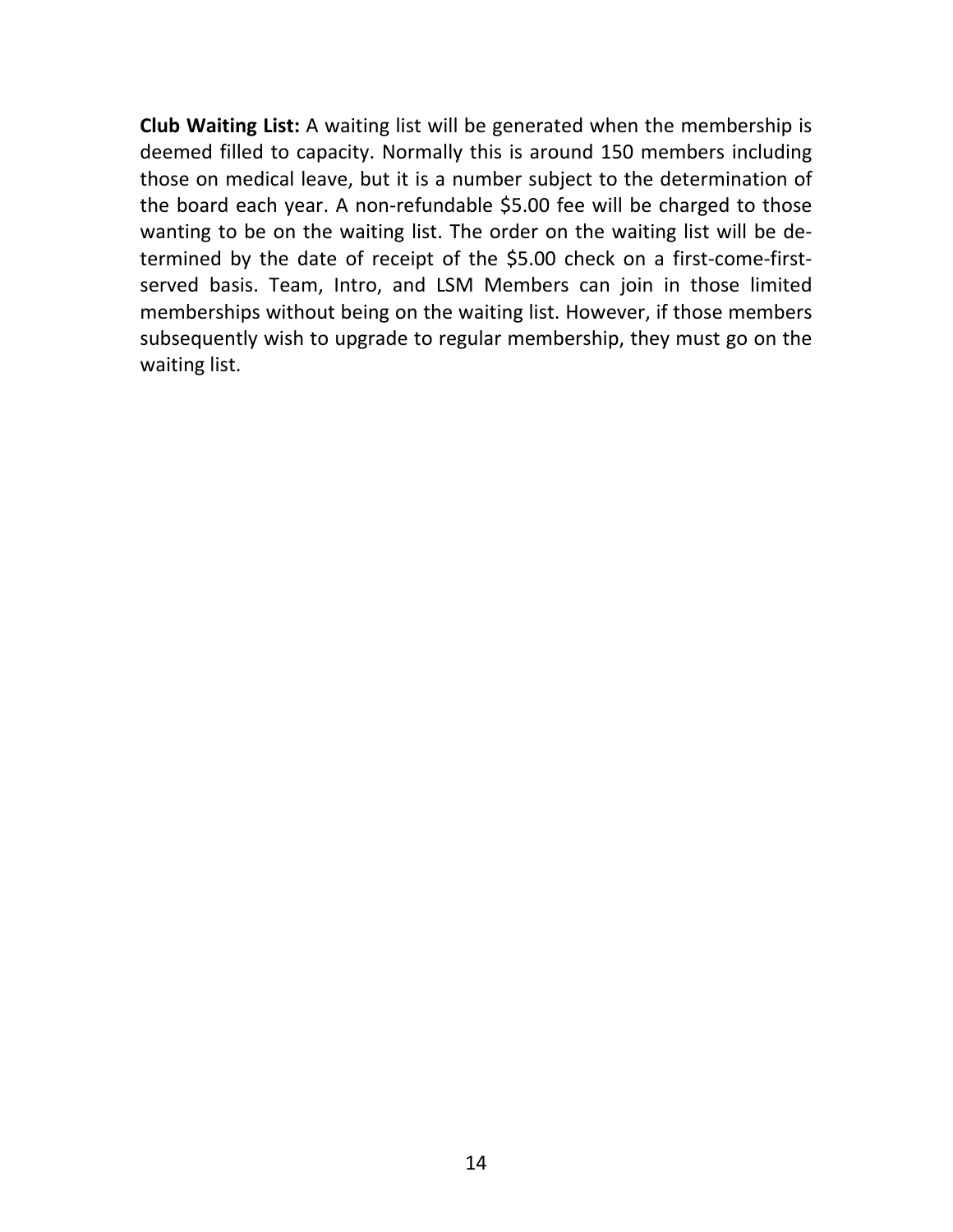## **AITA Rules**

## **Club Hours**

The Indoor Season starts October 1 and runs through April 30. The Summer Season starts on May 1 and runs through September 30, although, depend‐ ing on the weather, the outdoor clay courts may be available for part of April and into November. The club is open for play from 7:00 A.M. to 11:30 P.M. every day of the year.

## **Club Access**

There is no attendant at the Acton Bubble; members access the club via ei‐ ther a key card or by entering their assigned code on the smart lock that opens the front door.

The clubhouse door is equipped with a Sifely Smart Lock (https://www.sifely.com/). To use the smart lock, touch the area above the door handle (but NOT the circular button) and wait for the audio acknowl‐ edgement and the keypad to light up. You should then enter your assigned four‐digit code and press the # sign.

In the past, all members were issued a key card that opened the front door. Key cards will no longer be distributed, but key cards issued in the past still work.

## **Reservation Rules**

Court Reservations can be made up to seven days in advance, beginning at 7:00 A.M., by club members at the club's online reservations website at www.aitabookings.com. Billing for court time is done based on booked reservations, so accurate reservations are important.

The court reservation system operates on a seven-day rolling schedule.

- 1) Members can make a maximum of three court reservations per seven‐ day period.
- 2) A single reservation can be a maximum of two hours long.
- 3) One prime‐time\* reservation can be made each week.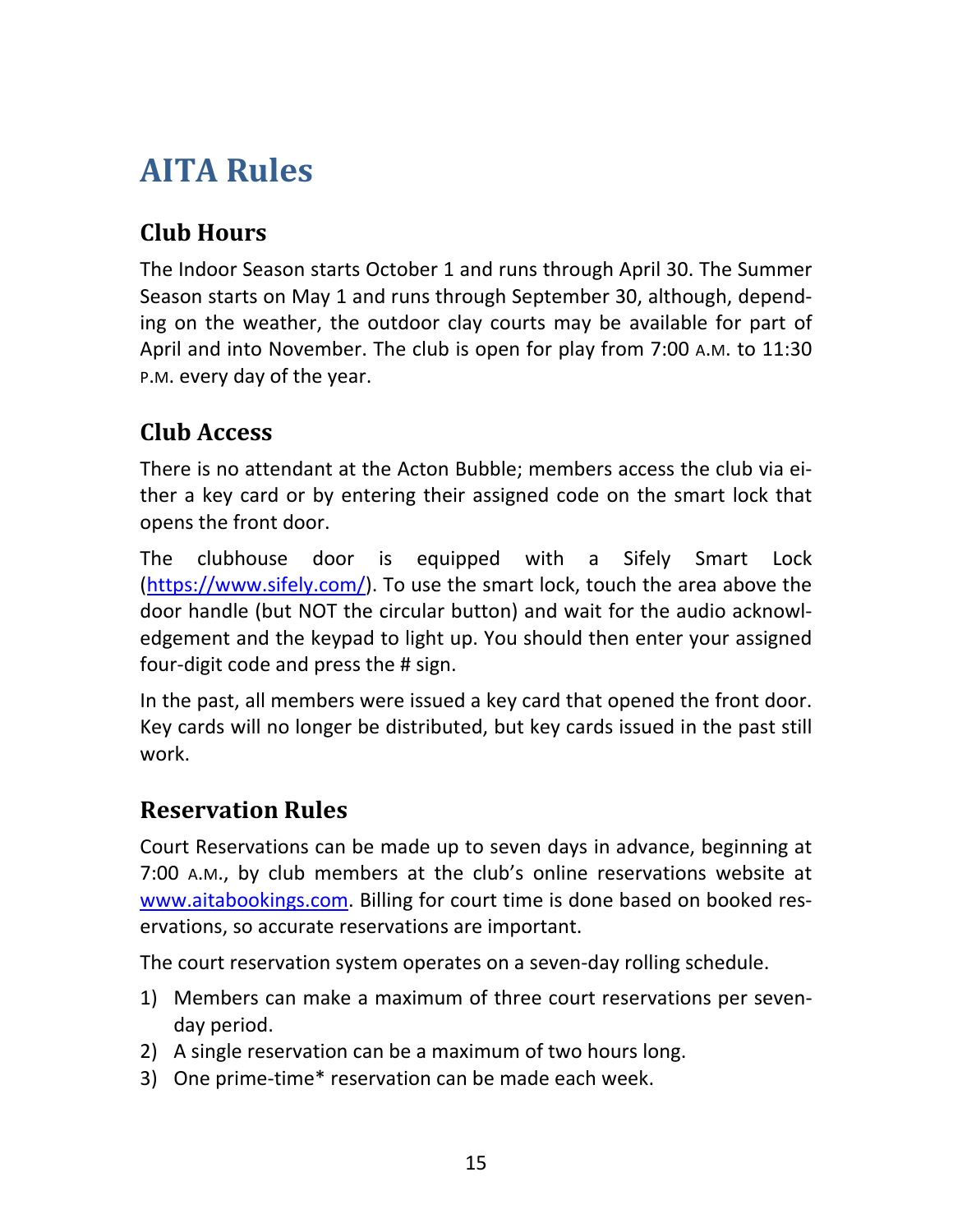- 4) Court reservations may be cancelled on the booking site 24 hours or more in advance without a charge.
- 5) The member remains financially responsible for indoor courts that are cancelled less than 24 hours of the booking if the court goes unused (if it is not booked by another member).

\*Prime time is Monday–Thursday between 6:00 P.M. and 9:00 P.M. Court time slots during prime time are 1.5 hours  $long (6:00 P.M.-7:30 P.M.$  and 7:30 P.M.–9:00 P.M.).

Reservations operate on a seven-day rolling schedule. If a member has made the maximum reservations for a given week, they can book an addi‐ tional court as soon as one of their reservation times begins. A member can make a fourth booking if a court is available six or fewer hours in advance of the potential reservation.

## **Guest Policy**

Members are allowed to invite guests to play with them at the club. It is important to recognize that our guests are intended to be only occasional visitors to the club. Frequent guests should be encouraged to become members. Guest policies are as follows:

- 1) The guest fee is \$8.00 plus the normal court charges.
- 2) Guests must be listed online when the court is reserved. Failure to provide a guest's name will result in a \$5 surcharge in addition to the guest fee. Last-minute guests not listed on the online reservation must be recorded in the sign‐up sheet in the clubhouse.
- 3) RDM members playing outside of their restricted hours (7:00 A.M– 6:00 P.M. weekdays) must be entered as guests and pay the guest fee.

To record guests in the online reservation system, list the guest's name, click the "Guest?" check box, and indicate the number of guests that each member should be charged for. Below is an example of a properly complet‐ ed reservation with court and guest fees being split between two members: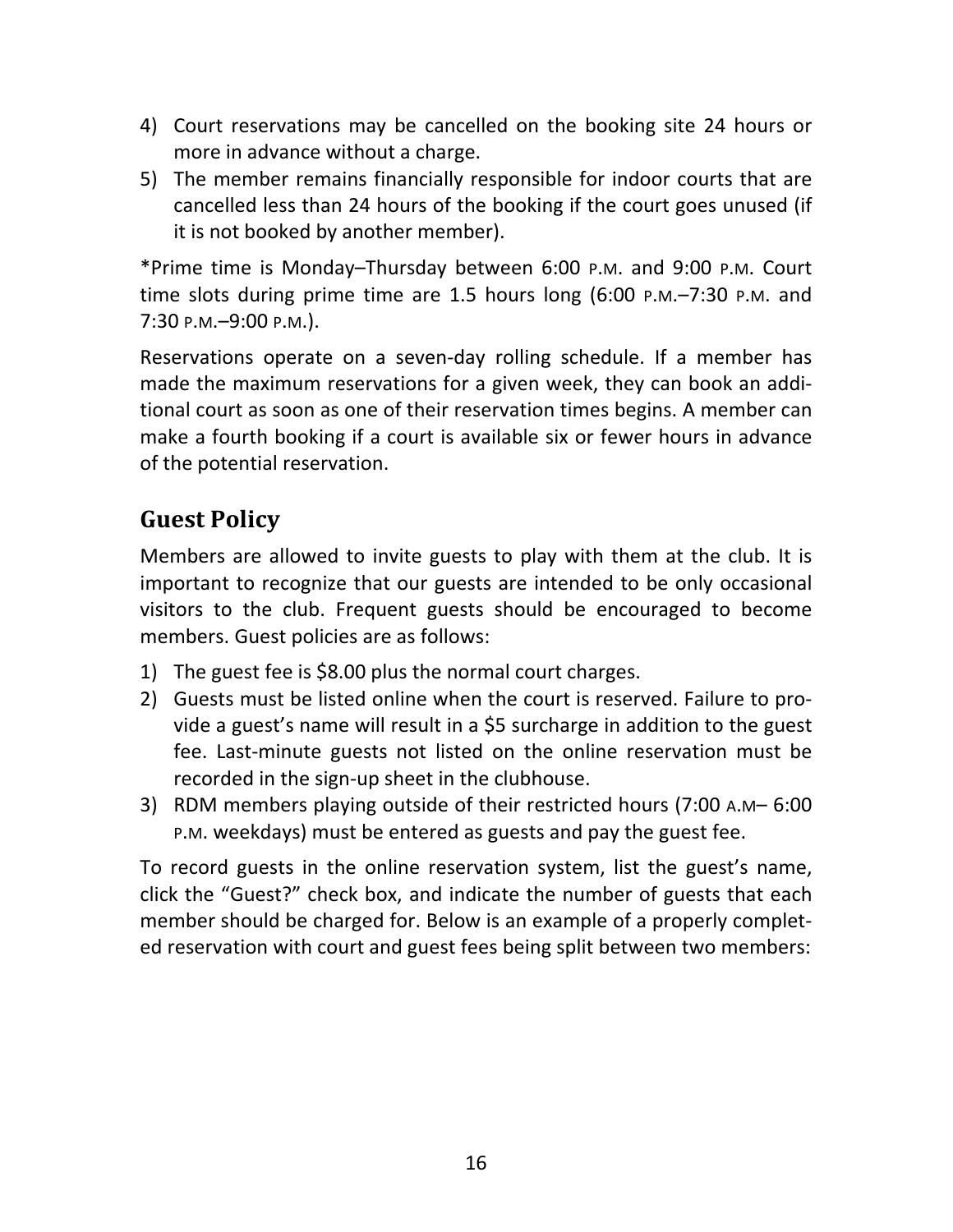| <b>Booking Details</b>                    |                                     |  |  |  |  |
|-------------------------------------------|-------------------------------------|--|--|--|--|
| Please review the booking details shown:  |                                     |  |  |  |  |
|                                           | Pete Shanahan                       |  |  |  |  |
|                                           | Indoor - Court 1                    |  |  |  |  |
|                                           | Saturday August 15, 7:00 PM-8:00 PM |  |  |  |  |
| Please provide the following information: |                                     |  |  |  |  |
| Players' Names                            | Guest?<br>Enter 1,2,3 quests        |  |  |  |  |
| #1 X Pete Shanahan                        | П                                   |  |  |  |  |
| #2 2 Peter Burhoe                         | ш<br>11                             |  |  |  |  |
| #3 X Roger Federer                        | ⊽                                   |  |  |  |  |
| #4 X Rafael Nadal                         | ⊽                                   |  |  |  |  |
|                                           |                                     |  |  |  |  |

The reservation system "remembers" the names of all members and will automatically fill in those names. (Hint for easier bookings: Fill in the first one or two letters and wait for the system to suggest a name.) As shown above, recognized members are highlighted in yellow on the court booking. The system does not allow a member to be marked as a guest despite some situations when that would be appropriate. Example situations include an RDM Member playing during a weekend, a Summer Member playing during the indoor season, a Team Member playing during the summer, or an LSM Member playing other than during a league match. To avoid generating an error message in these situations, an alternate name should be used. For example, rather than entering the player's full name, a first initial and last name can be used. The names of non‐members appear without highlight‐ ing, as for Roger and Rafael in the example court booking above.

## **Seasonal Reservations**

Acton Indoor Tennis allows groups to make seasonal reservations. This re‐ serves a court at a particular time slot each week for the entire indoor sea‐ son and also commits the group financially for the season. Seasonal reser‐ vations are not allowed during prime time and two seasonal reservations are not allowed at the same time. Seasonal reservations are not made for the clay courts. If you are interested in a seasonal reservation send an email to actonindoortennis@gmail.com prior to October 1st.

#### **Billing for seasonal courts:**

1) Seasonal reservation holders are given enhanced access to the reserva‐ tion system so that they can manage cancellations and designate the members using the court on any given week.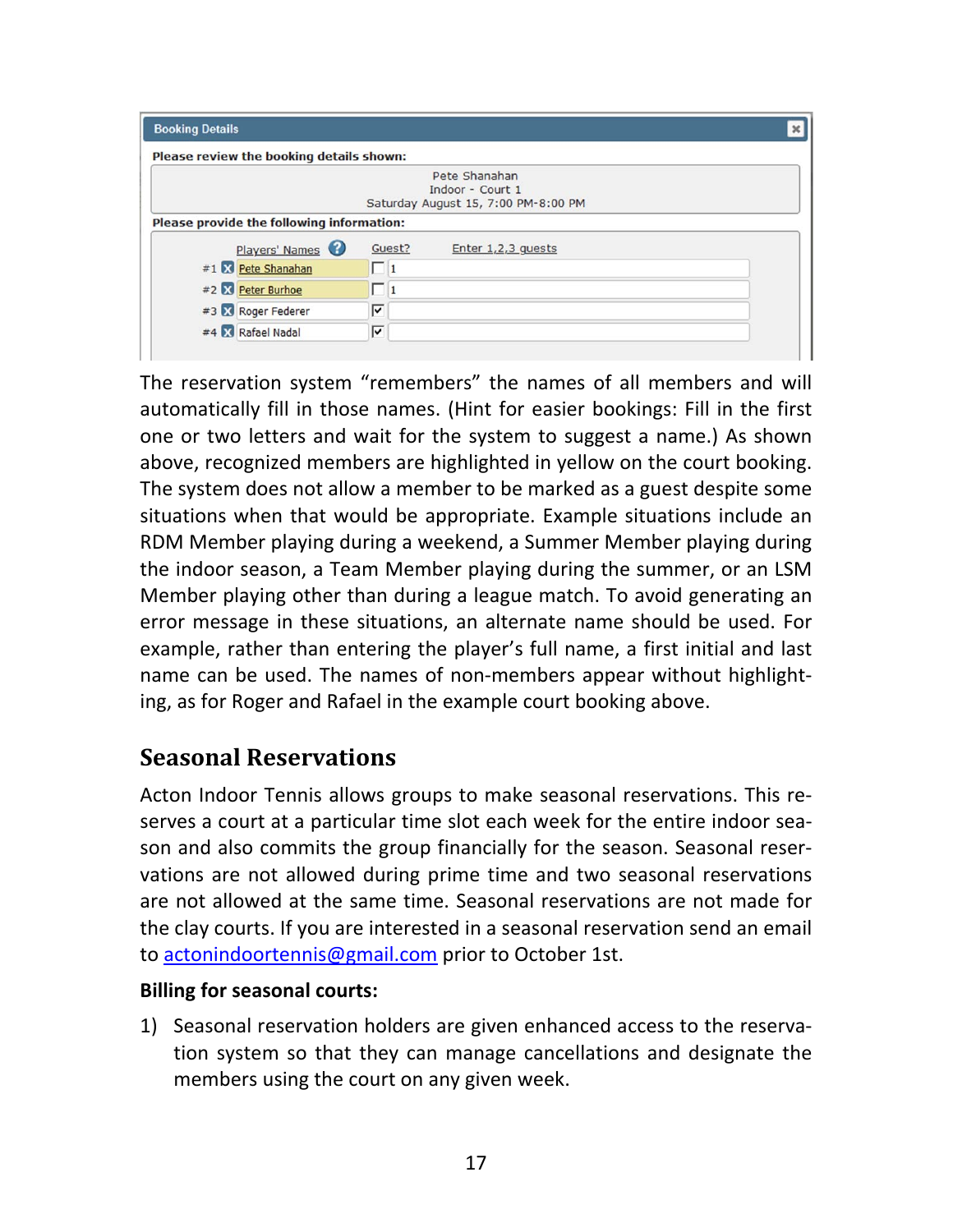2) If no one signs in for a seasonally reserved time, members of that sea‐ sonal group will be automatically billed. This covers the case where the court is cancelled and no one else uses the court and the case where the seasonal group simply forgets to sign in. There are three exception days: Thanksgiving, Christmas and New Year's Day. On those days, no charge is made when no one signs in for a seasonal reservation.

#### **Seasonal cancellation policy:**

- 1) You may cancel your seasonal reservation for the remainder of the sea‐ son upon two weeks' notice by contacting actonindoortennis@gmail.com.
- 2) If you know you cannot use your time for a given week, as a courtesy, please cancel so that others may use your court.

#### **Seasonal reservation renewal policy:**

Seasonal reservations do NOT automatically renew from one season to the next. To renew, you must send a request to actonindoortennis@gmail.com, specifying the court, the day, and time, as well as the names and member‐ ship numbers of group members.

## **Club Tennis Pro**

Acton Indoor Tennis is fortunate to have Ali Madani on staff as our club professional, as he is a very accomplished player and excellent instructor. Ali coaches our DBH teams and is available for private lessons. Members taking lessons with Ali should reserve the court in the normal manner and will be responsible for the court fees in addition to the lesson fee. The lesson fee is paid to Ali directly.

Other than Ali, no one is allowed to provide instruction at the club with the single exception that members are allowed to instruct members of their immediate family *living at home with them*. When giving instructions, members should minimize disruption to players on other courts and refrain from loud and/or prolonged instructions.

### **Leave**

Members who will be unable to use the club for an extended period of time may elect to go on leave. Leave is granted for either a half season or the full year. While on leave the member owes no dues but retains membership at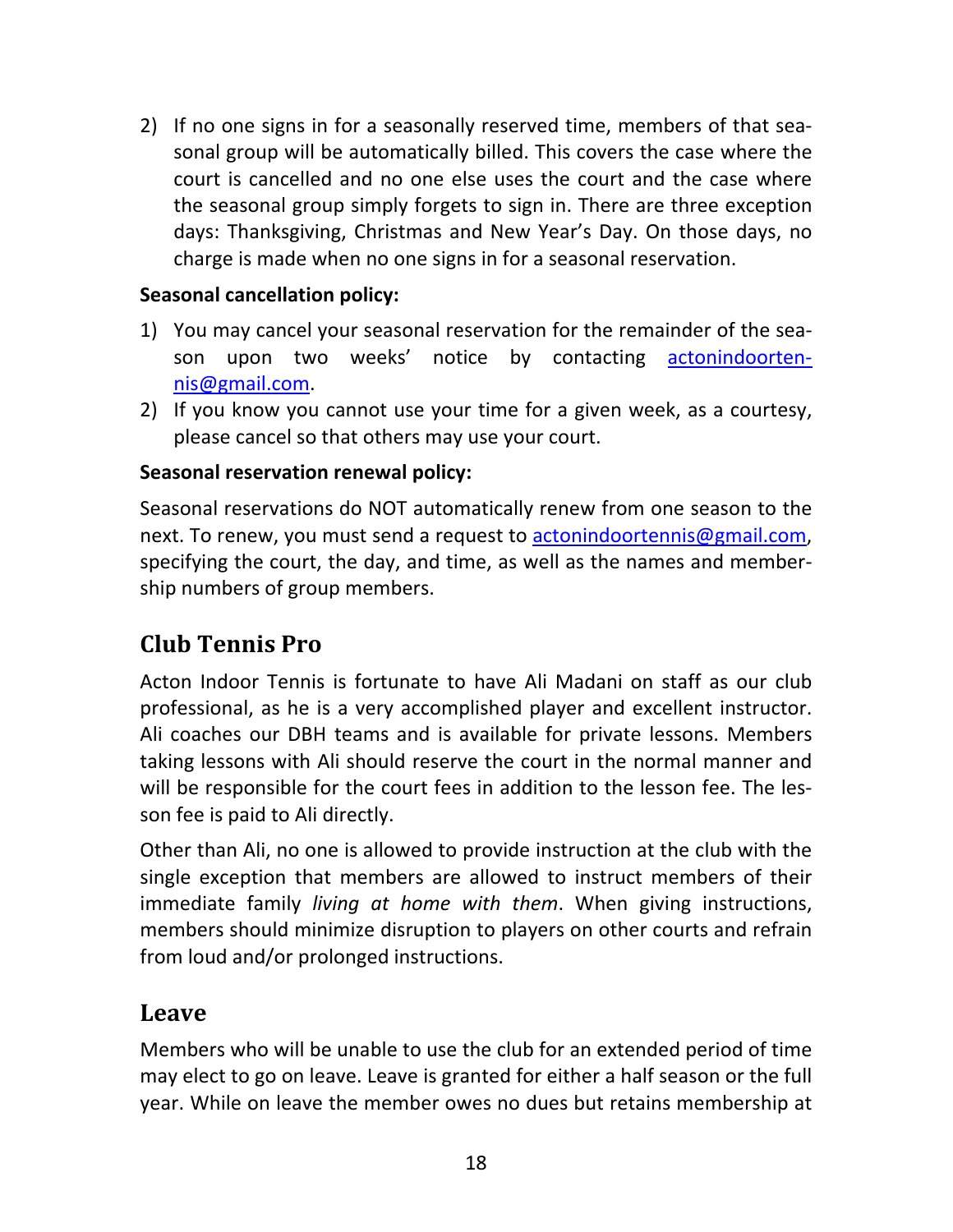the club. Members whose leave extends past one year are assessed an an‐ nual \$25 fee to retain their membership at the club. While on leave, the member is not allowed to book or use the courts. To be put on leave please contact actonindoortennisbilling@gmail.com or send an email to actonindoortennis@gmail.com. A member who has taken leave for more than half of the indoor season and who wishes to play during the summer must pay summer membership dues of \$200.

### **Member Responsibilities**

- 1) Behave so as to benefit all members and the club.
- 2) If no one is playing on the other court or waiting to play after you, close the ventilation flaps above the white benches and turn off the lights (the switch is in the clubhouse to the left of the viewing window).
- 3) Accurately report your court usage and guests.
- 4) Do not abuse the guest privilege by repeatedly and regularly inviting the same guest to play.
- 5) Make your payments to the club in a timely fashion.
- 6) Help the club in some capacity during the year by joining a regular maintenance team. Helping maintain the club waives your annual \$100 maintenance fee. Team, Intro, LSM, and Summer Members are not re‐ quired to pay a maintenance fee but are encouraged to volunteer.

## **Penalties**

- 1) With the exception of late‐payment fees and a surcharge for unnamed guests, the club does not levy fines and penalties for rules violations. Nonetheless, there is an expectation that members will fulfill the Mem‐ ber Responsibilities listed above. As such we have a "Three‐Strike Poli‐ cy" under which members will be warned of inappropriate conduct in‐ cluding, but not limited to, the failure to report guests or otherwise abusing guest privileges; not accurately reporting court usage; giving unauthorized lessons at the club; misusing club facilities; behaving in a disruptive or excessively rude manner; or failing to comply with current Covid protocol. The three‐strike policy is as follows:
	- Strike #1: Suspected offenders will be sent an email outlining the is‐ sues that we feel are of concern and clarifying the rules that must be adhered to in order to remain in good stand‐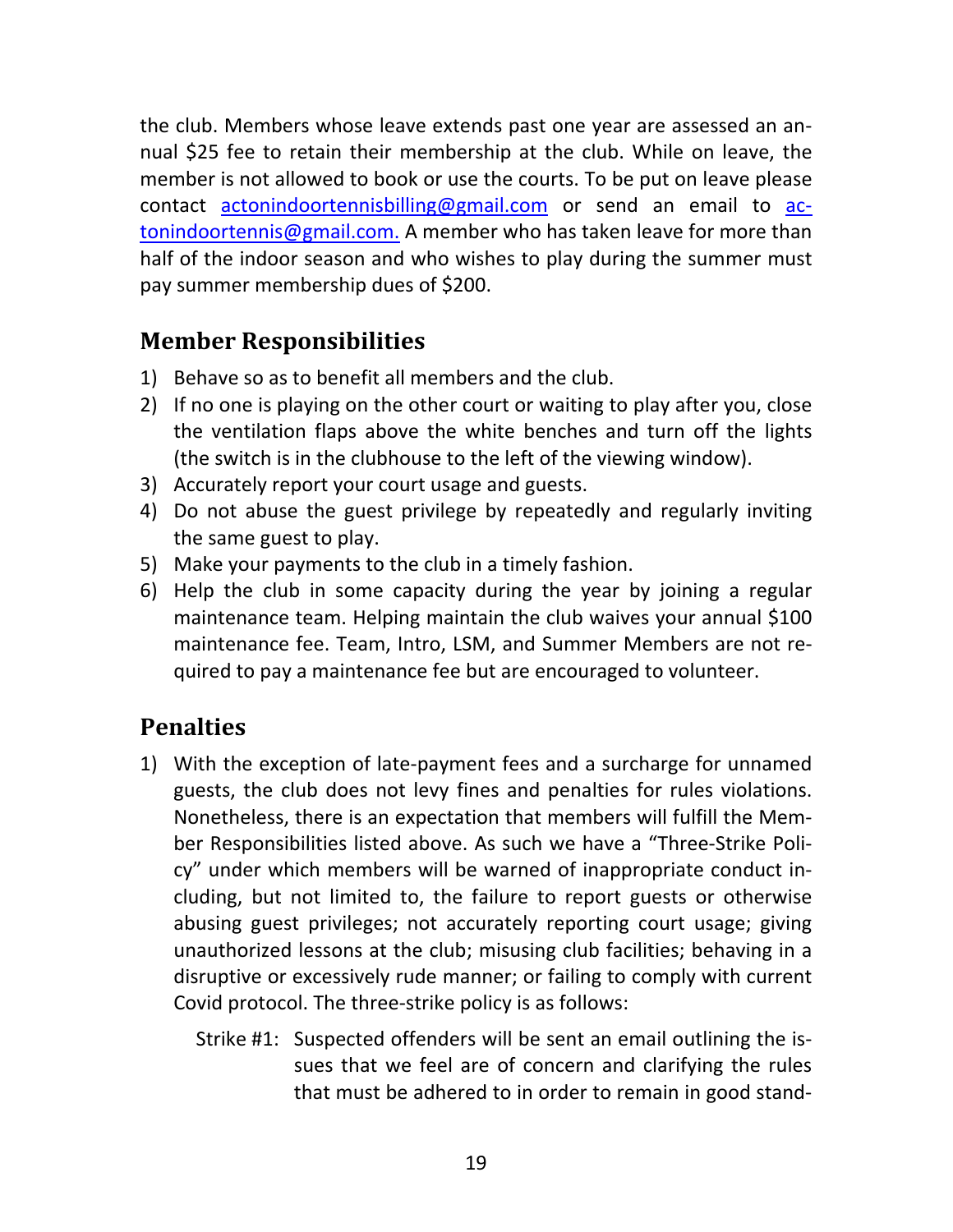ing with the club. No penalty will be enforced, but a "watch" will be put on this member.

- Strike #2: Confirmed repeat offenders will lose club privileges for one week (the ability to book courts will be withheld as well as permission to use courts booked by other members during that week).
- Strike #3: Confirmed offenders who repeat the infraction a third time will be expelled from the club. They may present their case to the board if they desire.

The final club penalty is for members to have an outstanding balance in ex‐ cess of \$500 for more than two months. This will result in their court reser‐ vation privileges being revoked until they have made payment.

## **Volunteer Opportunities**

As a member‐run club, we need all of our members to volunteer to assist the club. Volunteer activities include serving as a board member, serving as a tennis league team captain, and helping out on special projects.

All members are also expected to contribute to club maintenance or pay an annual maintenance fee. Club members are asked to lead or join one of the following maintenance teams (some of which include only one mem‐ ber):

1) Emergency Team: If there arises a situation in which the bubble either needs to come down or is at risk of coming down, the Emergency Team is called. Forecasted major snowstorms are the most frequent reason to call out the emergency team. All objects that could tear the bubble need to be lowered (lights, tennis nets, separating net) or moved out from under the bubble (benches, trash cans, etc.). About one half‐hour is required for a team of 6 to 10 people to accomplish this work. The emergency team also re‐installs everything when the risk of the bubble coming down has passed. Emergencies are infre‐ quent, but should there be a need to call the team, the expectation is that the members will, if at all possible, make their way to the club to help. Members who live near the club are encouraged to join the emergency team.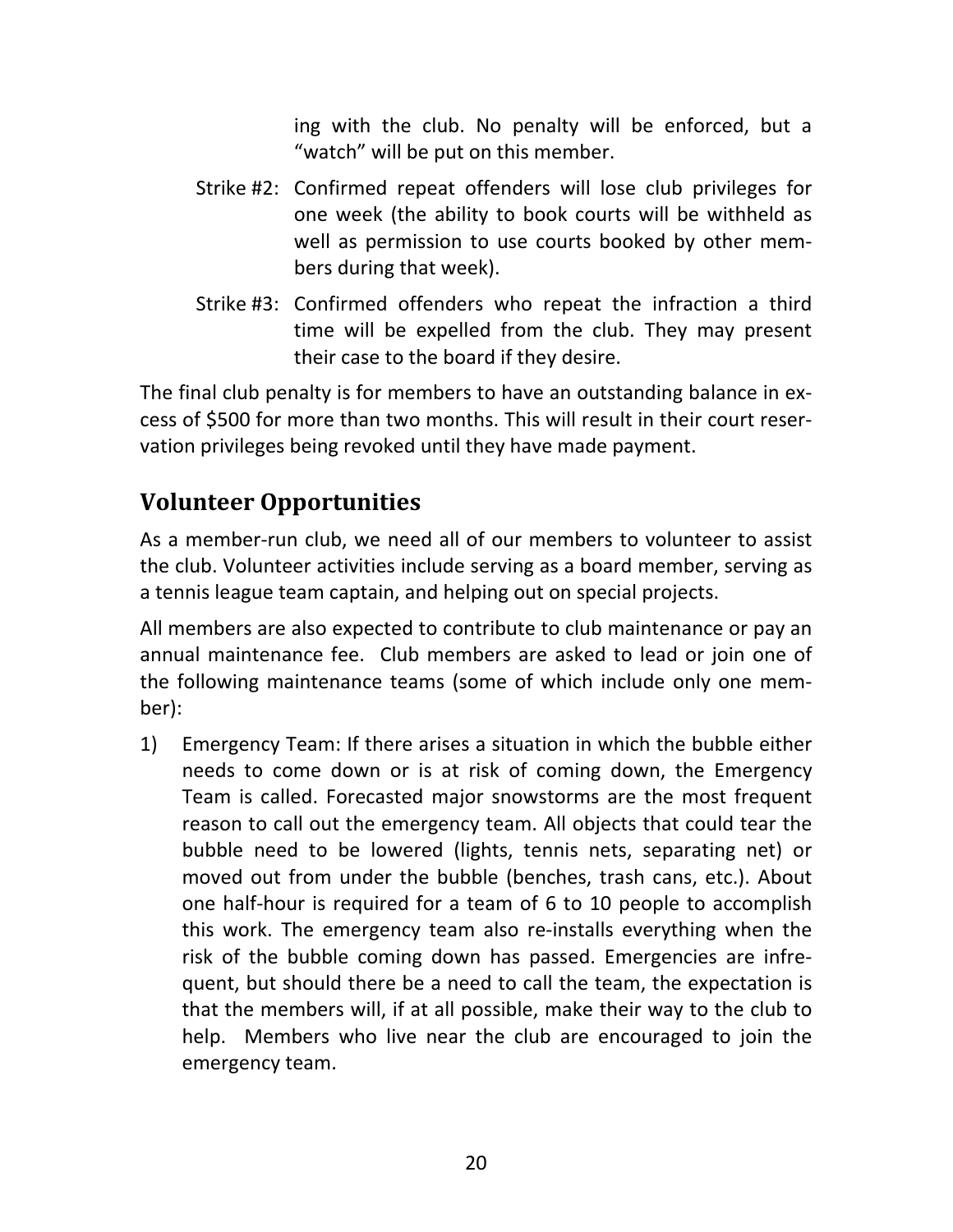- 2) AHU Team: Monitors Air Handling Unit (AHU) performance and heat‐ ing oil use, sets AHU controls as needed (e.g., before and after storms), troubleshoots system as needed, and interfaces with our hired maintenance service.
- 3) Adopt-a-court Teams: Teams of two or three who adopt one of the outdoor courts and keep them weeded and picked up during the sea‐ son. The teams should also monitor court conditions and let the clay court maintenance team know when there are low spots, lifted lines, or other problems that need attention.
- 4) Shopping Team: Team to monitor supplies and make purchases as needed of paper products (paper towels, toilet paper), bottled water, and first-aid and other supplies in the clubhouse cabinet.
- 5) Cleaning Supervisor: Point person for supervising the hired cleaners and monitoring and purchasing cleaning supplies and trash bags.
- 6) Court Sweeping Team: Runs the court sweeper on indoor courts weekly and maintains the court sweeper machine.
- 7) Water supervisor: Supervises the professional water system operator contracted by club, purchases water filters and replaces as needed, and tracks any other issues associated with water supply including well repairs (very rare), water quality, and interactions with the Massachu‐ setts Department of Environmental Protection (very rare).
- 8) Recycling Team: One or two volunteers to collect the recycling and get it to a recycling center. This is convenient task for someone living in a town with curbside pickup.
- 9) Tennis Ball Recycling Team: Identifies recycling services, schools, rehab centers, nursing homes, dog owners, and others who will accept used tennis balls and makes arrangements for pickup or delivery of used balls.
- 10) Lawn Mowing Team: Mows the grass and trims weeds as needed, pur‐ chases gasoline for the mower, maintains the weed whacker, purchas‐ es and replaces weed whacker string, and arranges for lawn mower maintenance as needed.
- 11) Small Engine Team: Maintains the following equipment (including win‐ terizing as needed): court roller, snow blower, and lawn mower
- 12) Court Watering Team: One‐or‐two‐member team to monitor the clay court sprinklers, adjust spray as needed, make repairs, turn off water in the fall, and arrange for winterizing. We have a commercial service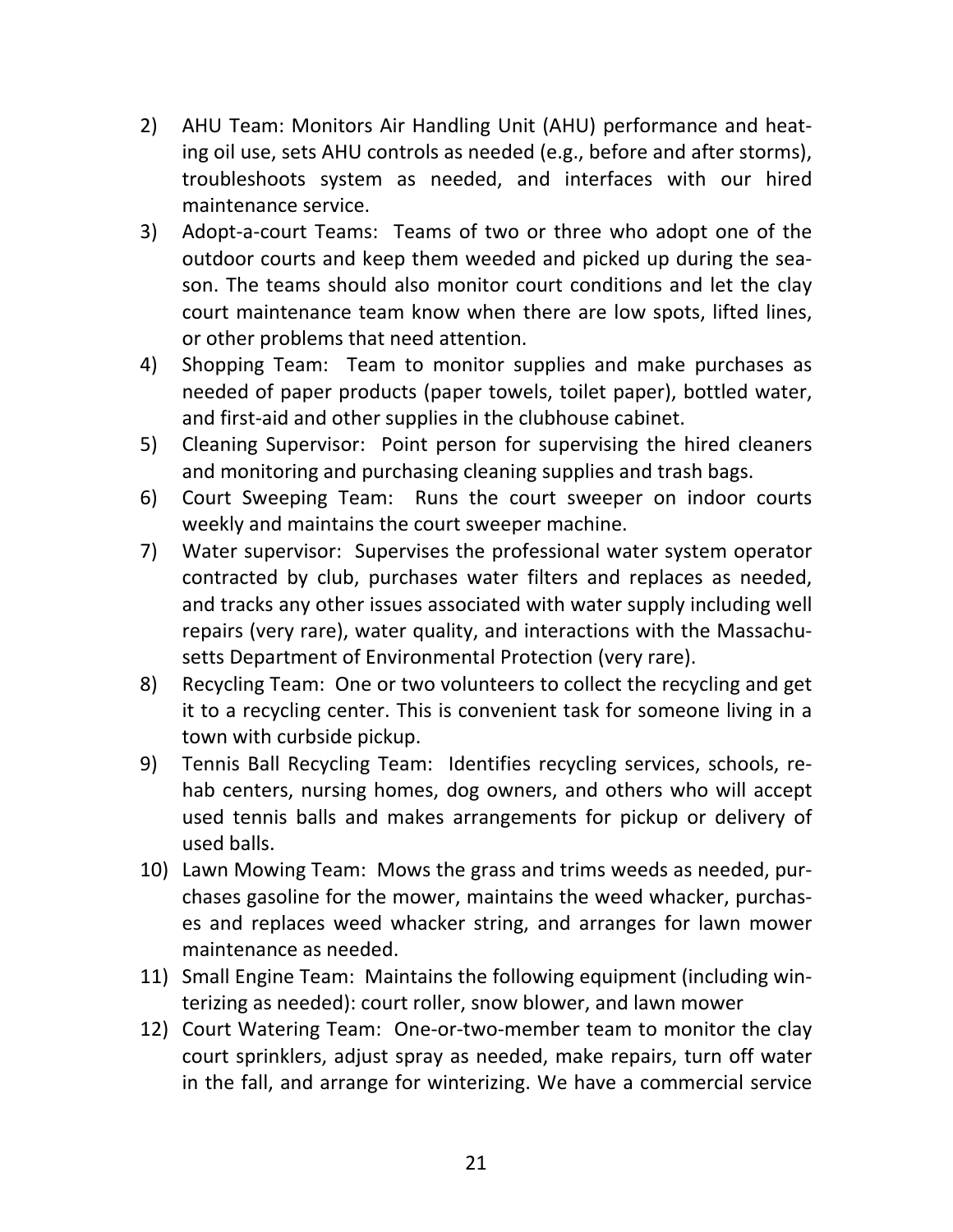winterize the system every fall but we also add anti-freeze to the two center sprinklers. The system is the same technology as a home lawn irrigation system and can be operated from a smart‐phone app.

- 13) Clubhouse Maintenance Team: Makes small carpentry, electrical, and plumbing teams (or call in professionals if needed). Typical repairs in‐ clude replacing broken panes in the door to the bubble, repairing leak‐ ing faucets or running toilets, and replacing batteries in the SmartLock and clocks.
- 14) Clay Court Rolling and Maintenance Team: Team to roll clay courts in the spring and to maintain them by leveling courts, adding clay, and repairing lines, nets, and net anchors as needed during the outdoor season.
- 15) Clay Court Setup and Shutdown Team: Ensures all required supplies are available (particularly zipties); installs the windscreens and gazebo cloth cover and sets up chairs, garbage cans, nets, score posts, sweep‐ ers, rollers, hoses, etc. in the spring and completes the reverse process in the fall. Remove lines from the courts in the fall.
- 16) Snow Shoveling Team: The shovelers are usually called, on a rotating basis, when it snows in excess of six inches. They shovel out the emer‐ gency door in the back of the club, create a path from the parking lot to the emergency door, create a path to the front door of the club, and create a path for the oil company to reach the oil tank. Generally three to four shovelers can complete the work in about an hour. The team is generally called within 12 hours of the snowfall ending. The team also occasionally clears snow from the back of the bubble to prevent for‐ mation of an ice wall.
- 17) Leaf Raking Team: Removes leaves from the courts and around the bubble in the fall and spring. Trims brush in the buffer zone around the fences.
- 18) Landscaping Team: Trims shrubs, weeds and edges front beds; weeds and deadheads side bed and containers at the gazebo; waters beds, front trees and gazebo containers; and weeds gazebo patio.

The club also has teams to contribute to long‐term planning and occasional special projects:

19) Planning for the new bubble: We currently forecast that the bubble will be replaced and indoor courts resurfaced during summer 2025. This team will assess the expected lifetime of the bubble, research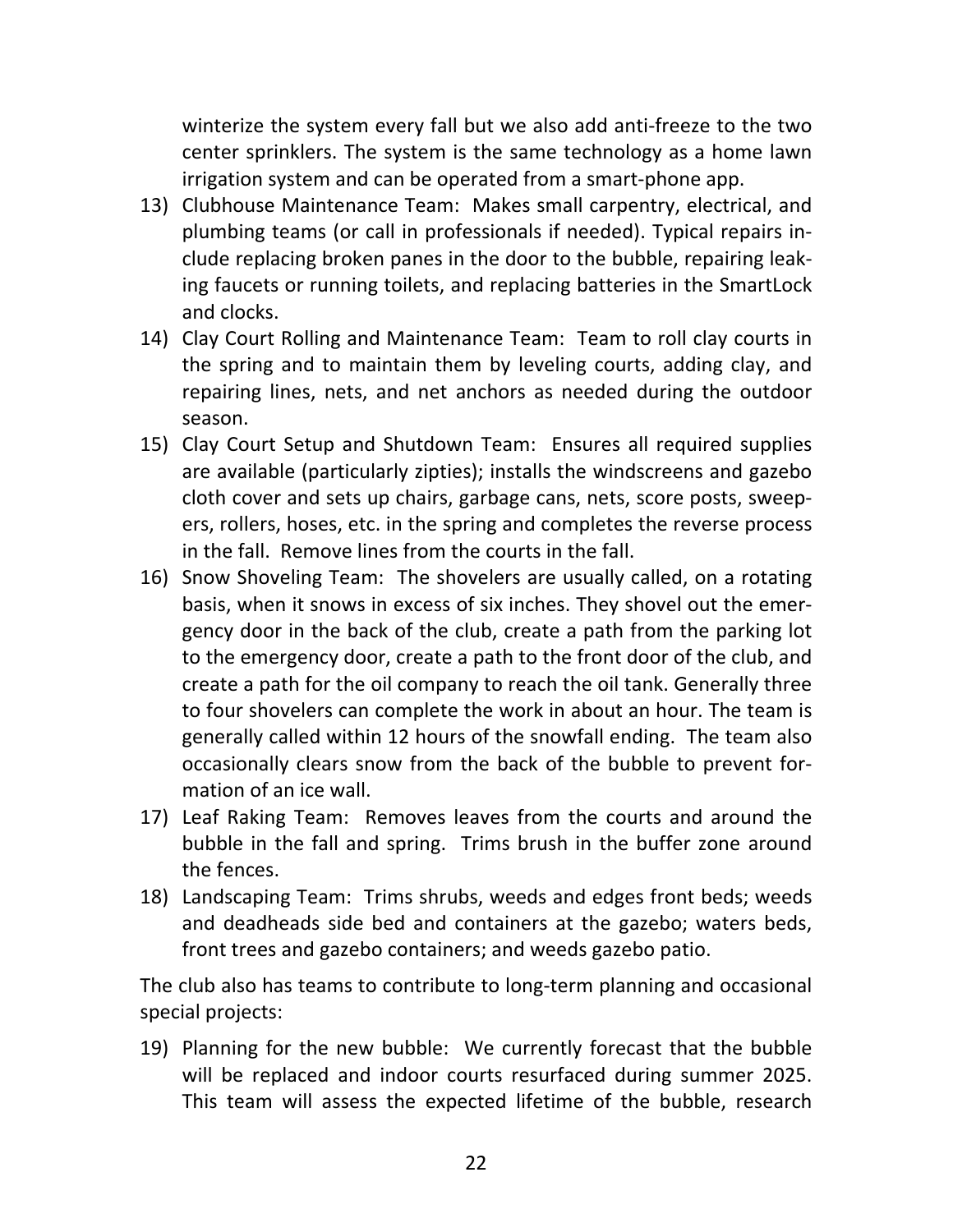vendors, solicit bids, plan repairs, and creat a plan to take down the current bubble and raise a new bubble (by member volunteers with paid professional assistance). Repairs will likely include replacing the wooden enclosure around the revolving doors and replacing or refur‐ bishing the revolving doors.

- 20) Planning for court resurfacing: Resurfacing the indoor courts is also planned for summer 2025 while the bubble is down. This will take a shorter planning process than the bubble replacement.
- 21) Planning for clubhouse remodeling: This is a long‐term project, unlike‐ ly to happen before 2027, but we will need at some time to assess and possibly replace the club's plumbing, remodel the locker rooms, and even possibly expand the clubhouse.
- 22) Planning for club water: This is another long-term project. We need to assess the economics and logistics of connecting to town water rather than continuing to supply the clubhouse's water from our on‐site well. Using a well makes us a public water supply, subject to Mass. Dept. of Environmental Protection rules, including water‐quality testing and other expenses. We envision using the well for court watering whether or not we connect to town water. Any project of this sort would need to be coordinated with the Nashoba Sportman's Club, which shares our water supply, and Benchmark Senior Living at Robbins Brook, which owns the right-of-way to the clubs.

## **Rules Specific to the Outdoor Season**

- 1) Billing for indoor court use, guest fees, and other miscellaneous fees during the outdoor season will occur on a monthly basis with invoices generally going out around the middle of the month. **Payment is due within 30 days**.
- 2) Members are allowed to book both an indoor court and an outdoor court at the same time as a contingency for inclement weather. How‐ ever if the indoor court is not cancelled at least 24 hours in advance of the reservation then indoor court fees will be billed to the member who reserved the court regardless of whether the indoor court was used or not.
- 3) Team matches will typically be booked for both the indoor courts and the outdoor courts to ensure that the matches can be played regardless of weather conditions.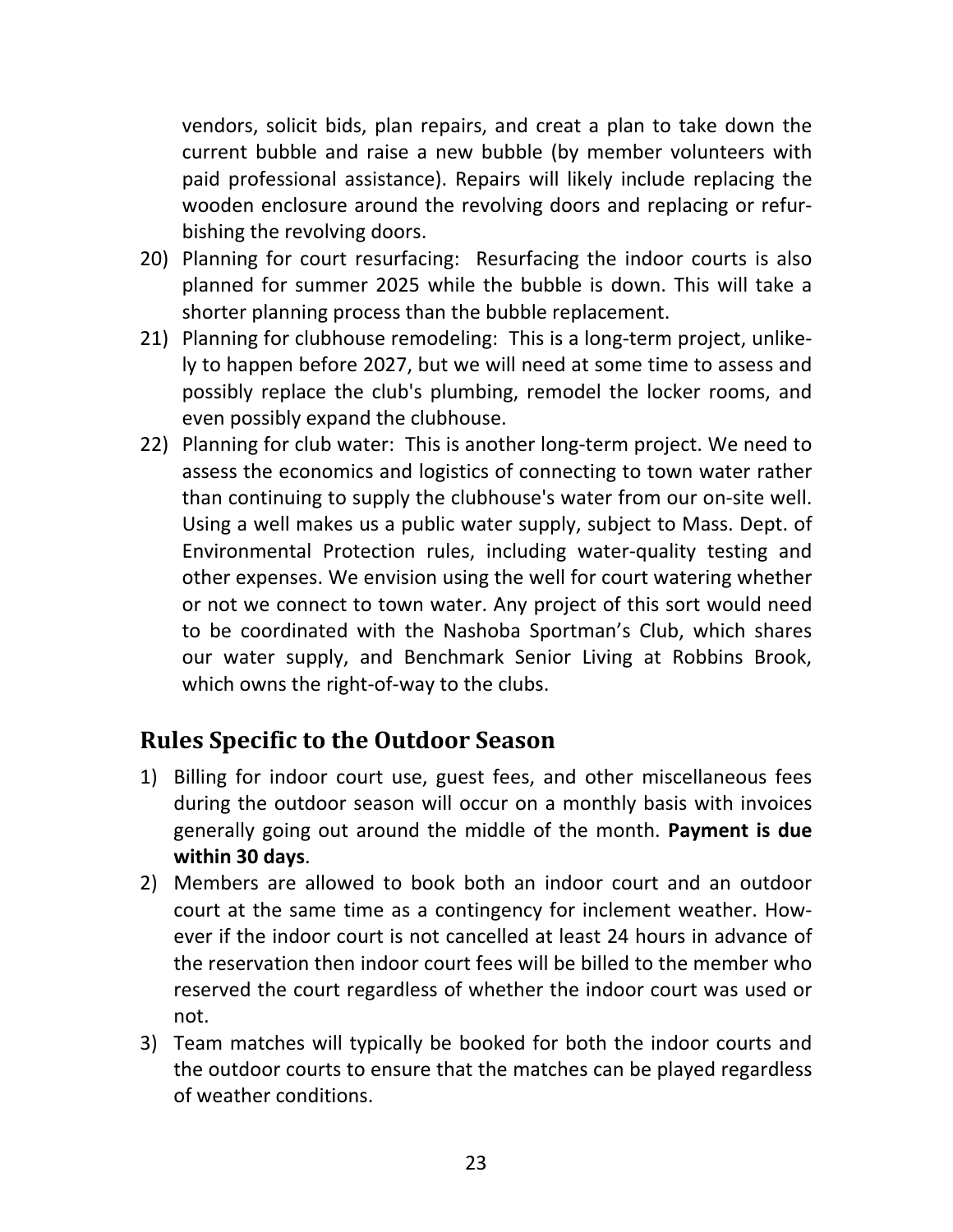- 4) Members must record their guests during the outdoor season on their online reservation or on the guest sign‐up sheet in the clubhouse.
- 5) Members are responsible for sweeping the courts and back courts and brushing the lines after using the clay courts.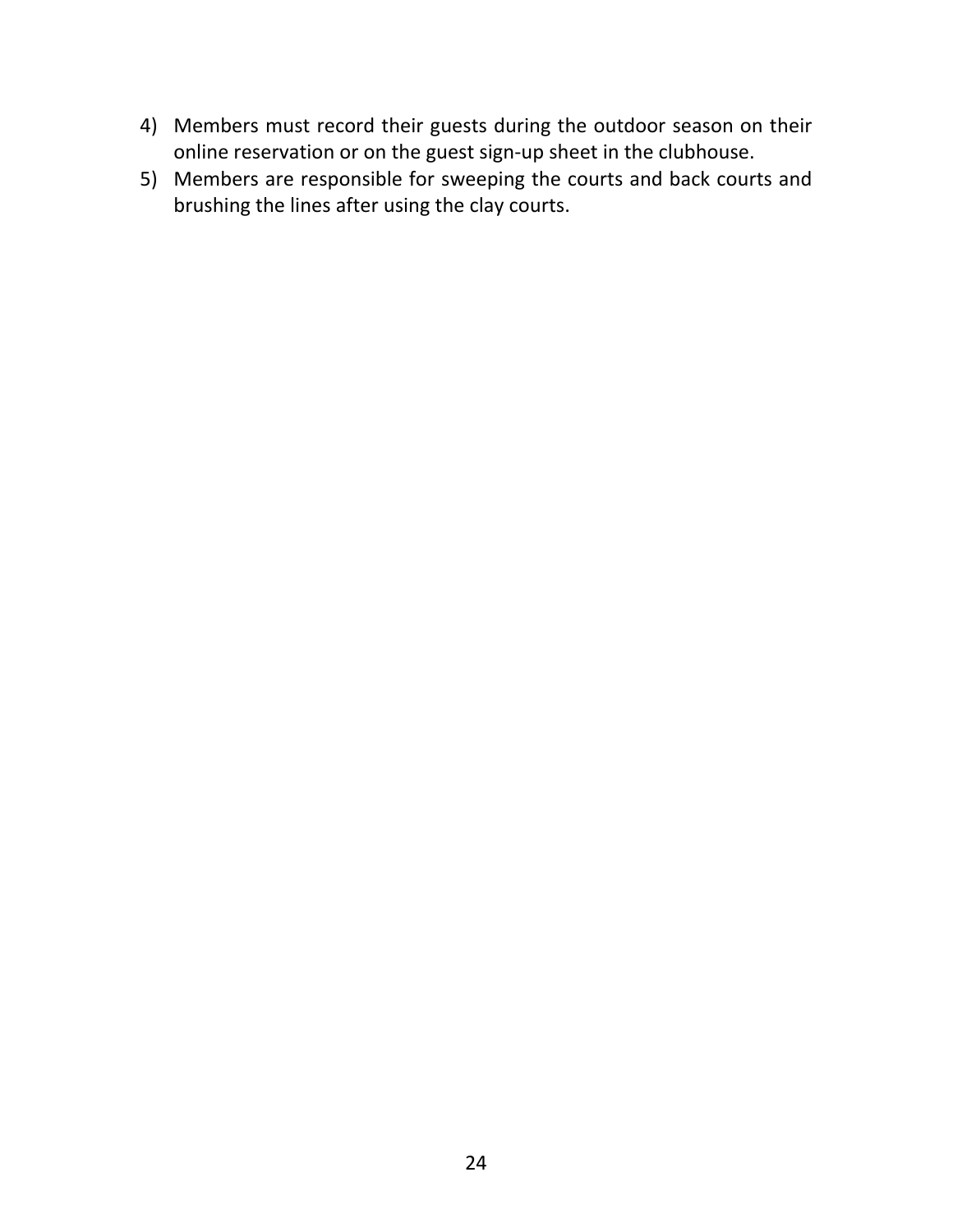## **Guidance for Team Captains**

The Acton Indoor Tennis Association is supportive of all the teams that play out of our facility throughout the year. As a small club without a working staff we understand that captaining a team at the Bubble presents some challenges that might not exist at another club. We also understand that with a small membership it is often challenging to fill the rosters strictly with club members. The club will assist teams in managing expenses. The club will bill team members a \$40 per‐season fee and use that money to re‐ imburse captains (or others) for team expenses including tennis balls and league fees.

The following guidelines attempt to capture the club rules and needs when it comes to captaining a team at the Bubble.

## **Captain's Responsibilities:**

- 1) Enter team on the league website each year.
- 2) Know the appropriate dates for dues payments and team drop dates.
- 3) Put together viable roster for the team and provide to the League Co‐ ordinator (Sandy Eisenbies at disk4fun@me.com).
- 4) At the start of the season, provide the League Coordinator (Sandy Ei‐ senbies at disk4fun@me.com) with a list of players to be billed the \$40 fee, which she will provide to the club bookkeeper for all teams. During the season, request reimbursement at actonindoortennisbill‐ ing@gmail.com for any incurred expenses by providing documentation of expenditures.
- 5) If you have players on the club waiting list that you are counting on to play on your team, let the bookkeeper know at actonindoortennisbill $ing@gmail.com$  so that, if possible, we can ensure their admittance into the club.
- 6) Provide home schedule and team practice time to Sandy Eisenbies at disk4fun@me.com when it becomes available.
- 7) Coordinate team practices (if any) with Ali Madani.
- 8) Know the rules for your league and remind the team members that they are responsible for knowing the rules. (It's recommended that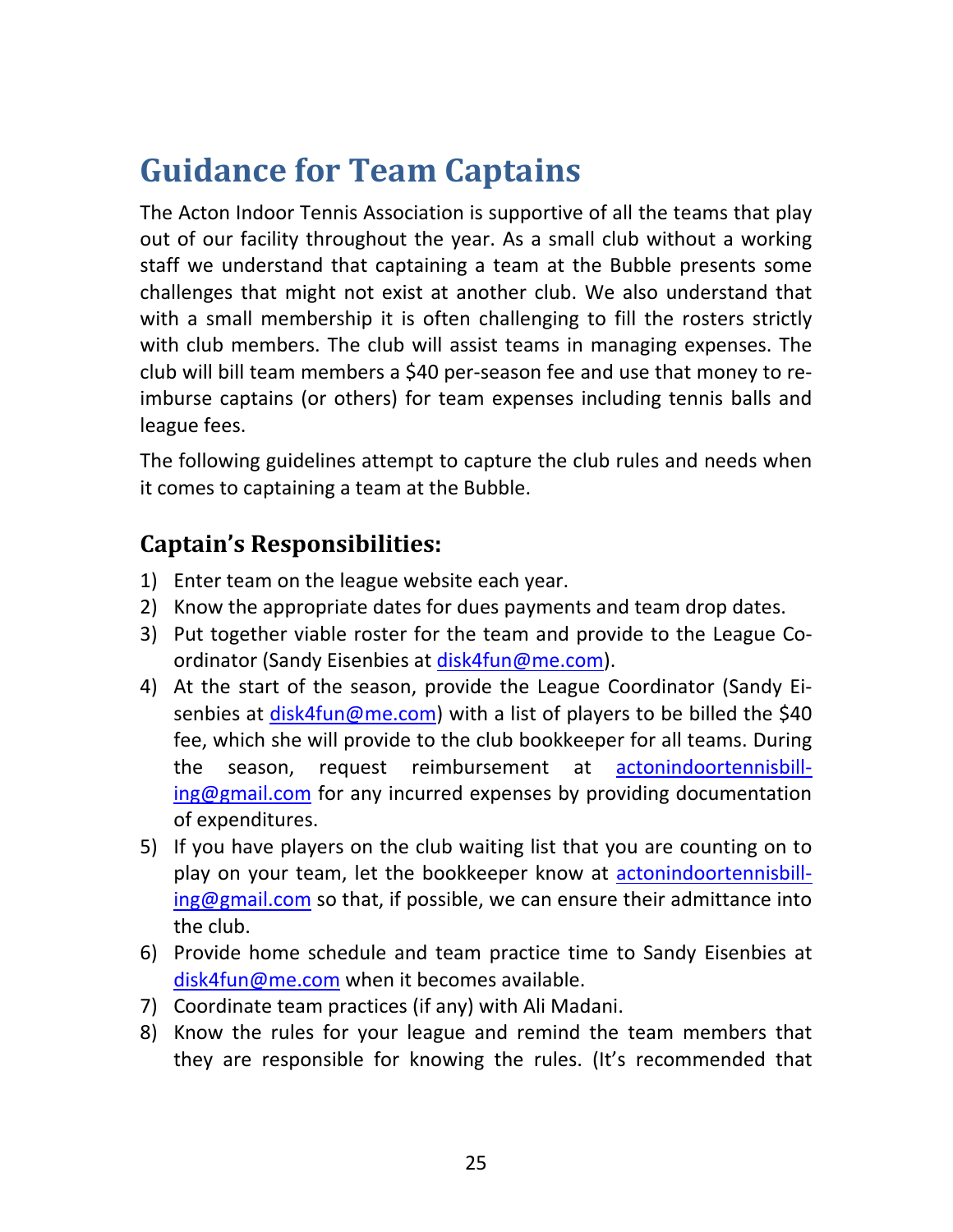players carry a copy of the rules to the matches to minimize play disrup‐ tion should questions or disputes arise.)

- 9) Coordinate team on weekly basis with focus on fielding full team for each match. The team is responsible for payment of any defaults by AITA.
- 10) Provide one can of new balls for each team's match during home matches.
- 11) Use the team's administrative account to record the players attending team practices in the online reservation system. Alternatively, players can be recorded on the sign‐up sheet in the clubhouse.
- 12) When necessary, collect money for home matches from visiting team members and from any substitute players playing for the Bubble.
- 13) Report scores as required by each league.
- 14) Send the score sheet and any collected match funds to the club bookkeeper after each home match.

### **League Options at the Bubble:**

- 1) CMITA
	- a) Women's A‐1 Gold West Team (match times 11:00 A.M.–2:00 P.M. Saturday afternoons, late September through April)
	- b) Men's B Team (match times 2:00 P.M.–5:00 P.M. Saturday afternoons, late September through April)
- 2) DBH
	- a) Women's Division 1A North Team (match times 9:00 A.M.–1:00 P.M. Wednesday mornings, early October through mid‐March)
	- b) Women's Division 2 North Team (match times 9:00 A.M.–1:00 P.M. Wednesday mornings, early October through mid‐March)
	- c) Women's Division 3 North Teams (match times 9:00 A.M.–1:00 P.M. Thursday mornings, early October through mid‐March)
	- d) Women's Division 4 North Team (match times 9:00 A.M.–1:00 P.M. Thursday mornings, early October through mid‐March)
- 3) USTA
	- a) Women's 40+ 3.5 League (Tuesday evenings starting at 6:30 P.M., May–June)
- 4) Suburban
	- a) Men's B Team (Tuesday evenings starting at 6:00 P.M., May–June)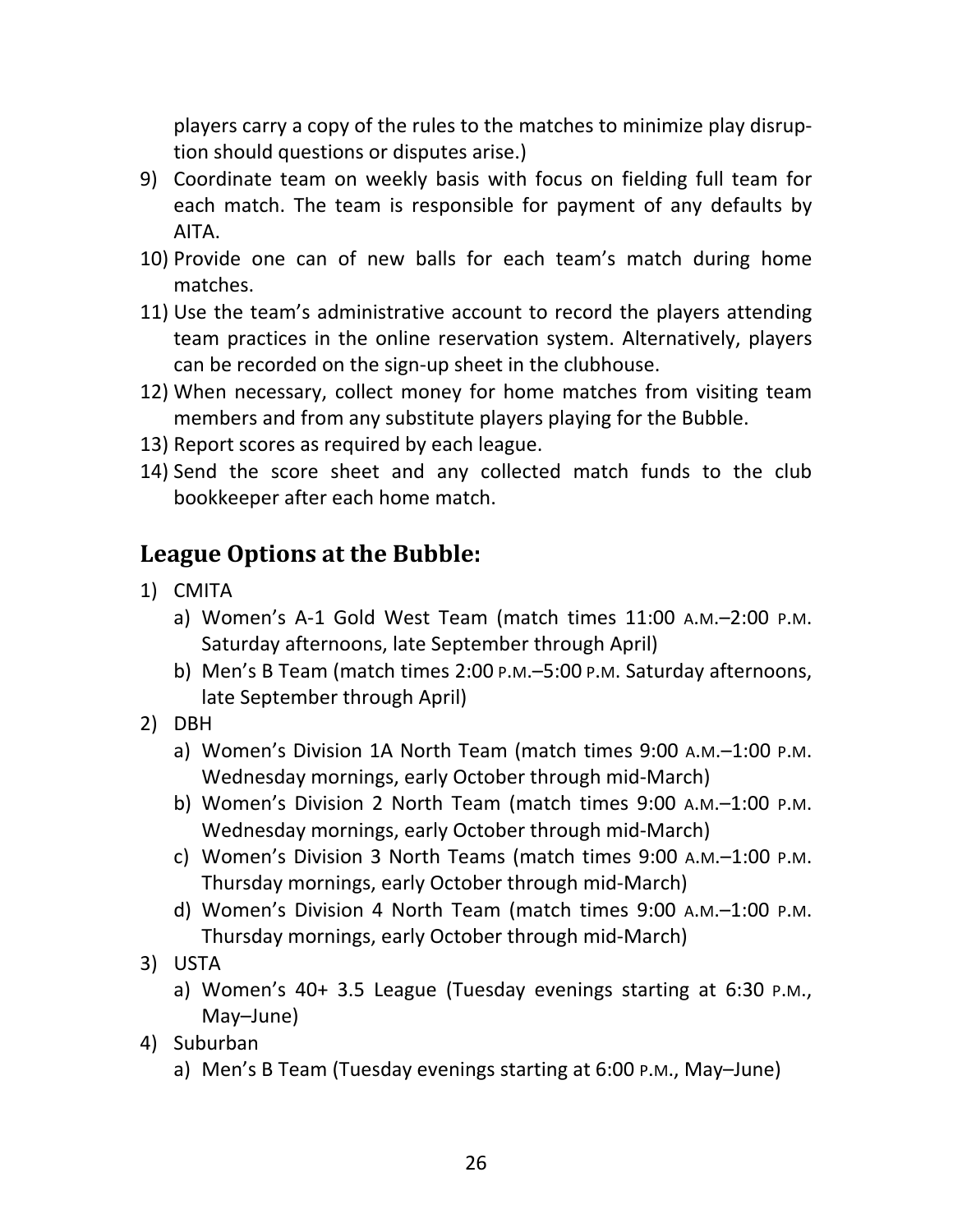- b) Men's A Team (Wednesday evenings starting at 6:00 P.M., May– June)
- 5) Women's Spring (Northwest Suburban Tennis League)
	- a) Women's A3 (Thursday mornings 9:00 A.M.–12:00 P.M., May–June)
	- b) Women's A1 (Friday mornings 9:00 A.M.–12:00 P.M., May–June)
	- c) Women's A2 (Friday morning 9:00 A.M.–12:00 P.M., May–June)
	- d) Women's B1 (Wednesday mornings 9:00 A.M.–12:00 P.M., May–June)

### **League Information**

- CMITA
	- o Website: www.cmita.net (rules, entry forms, schedules, score sheets, match results, standings, etc.)
	- o Team entry is handled by league coordinator/representative. League entry deadline: early September, as indicated on web‐ site.
	- o League entry fee: \$200 per team to be paid by the club by Oc‐ tober 1st.
	- o Singles fee per match: \$22 per player (to be collected from vis‐ iting team and non‐members)
	- o Doubles fee per match: \$22 per player (to be collected from visiting team and non‐members)
	- o Members are billed for court time at AITA rates. The club en‐ ters member's court time in the online reservation system based on the record of matches on the CMITA website.
- DBH
	- o Website: www.dbhtennis.org (rules, entry forms, schedules, score sheets, match results, standings, etc.)
	- o Team entry is handled by league coordinator/representative. The league coordinator must be notified by September 1st if an AITA team no longer wishes to in the DBH league.
	- o Entry fee: \$150 to be paid by the club by October 1st.
	- o Drop date: mid‐September. There is a \$200 fee for late with‐ drawal
	- o Members are billed at AITA rates for both home and away matches. The club enters the playing member's court time in the online reservation system based on the record of matches on the DBH website.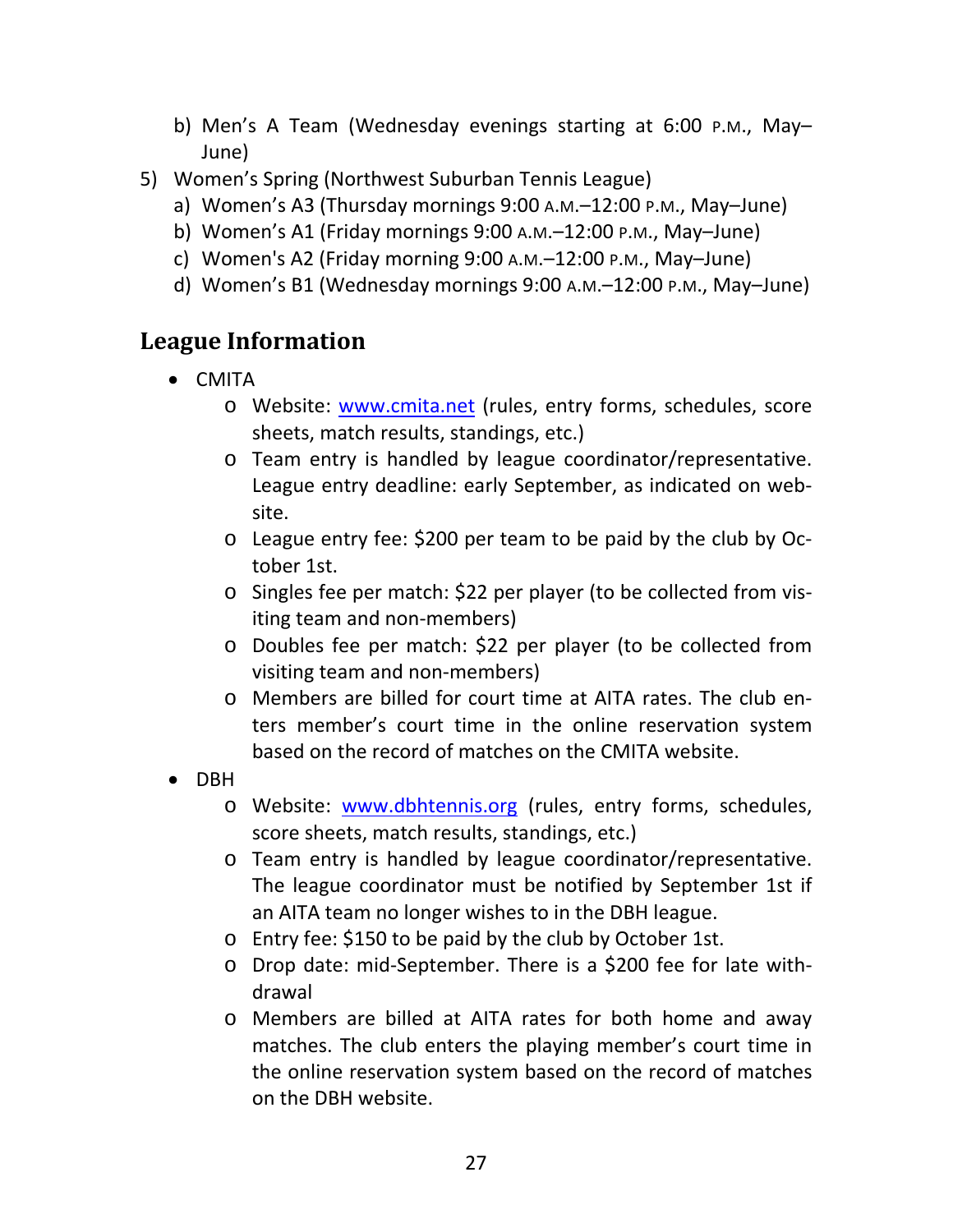- USTA
	- o Website: https://m.tennislink.usta.com/leagues/default.aspx (rules, entry forms, schedules, score sheets, match results, standings, etc.)
	- o Team entry is handled by the team captain.
	- o Entry fee: paid by team members
- Suburban
	- o Website: www.suburbantennis.com (rules, entry forms, schedules, score sheets, match results, standings, etc.)
	- o Team entry is handled by the team captain.
	- o League entry fee: \$60 per team.
	- o Entry deadline: early April, as specified on website.
	- o Match fees: As an outdoor league there are no fees for the matches. If rain forces the match indoors, the indoor courts will be billed out at \$14/hr. Captains are responsible for collecting the appropriate fees from visiting teams and also re‐ sponsible for signing in the members who have played in the matches on the court sign-in sheet.
- Women's Spring
	- o Website: www.nwstl.org (rules, entry forms, schedules, score sheets, standings, etc.)
	- o Entry fee: \$32
	- o Entry deadline: The first week of April, around the 5th.
	- o Match fees: As an outdoor league there are no fees for the matches. If rain forces the match indoors the indoor courts will be billed out at \$14/hr. Captains are responsible for collecting the appropriate fees from visiting teams and also responsible for signing in the members who have played in the matches on the court sign‐in sheet.

## **Additional Information**

Money collected at Central Mass League and USTA League matches and any Suburban League or Women's Spring League matches that are played inside should be given to club bookkeeper. This can be done by mailing a check along with the league, opposing club, and match date to:

Acton Indoor Tennis Association, P.O. Box 2220, Acton, MA 01720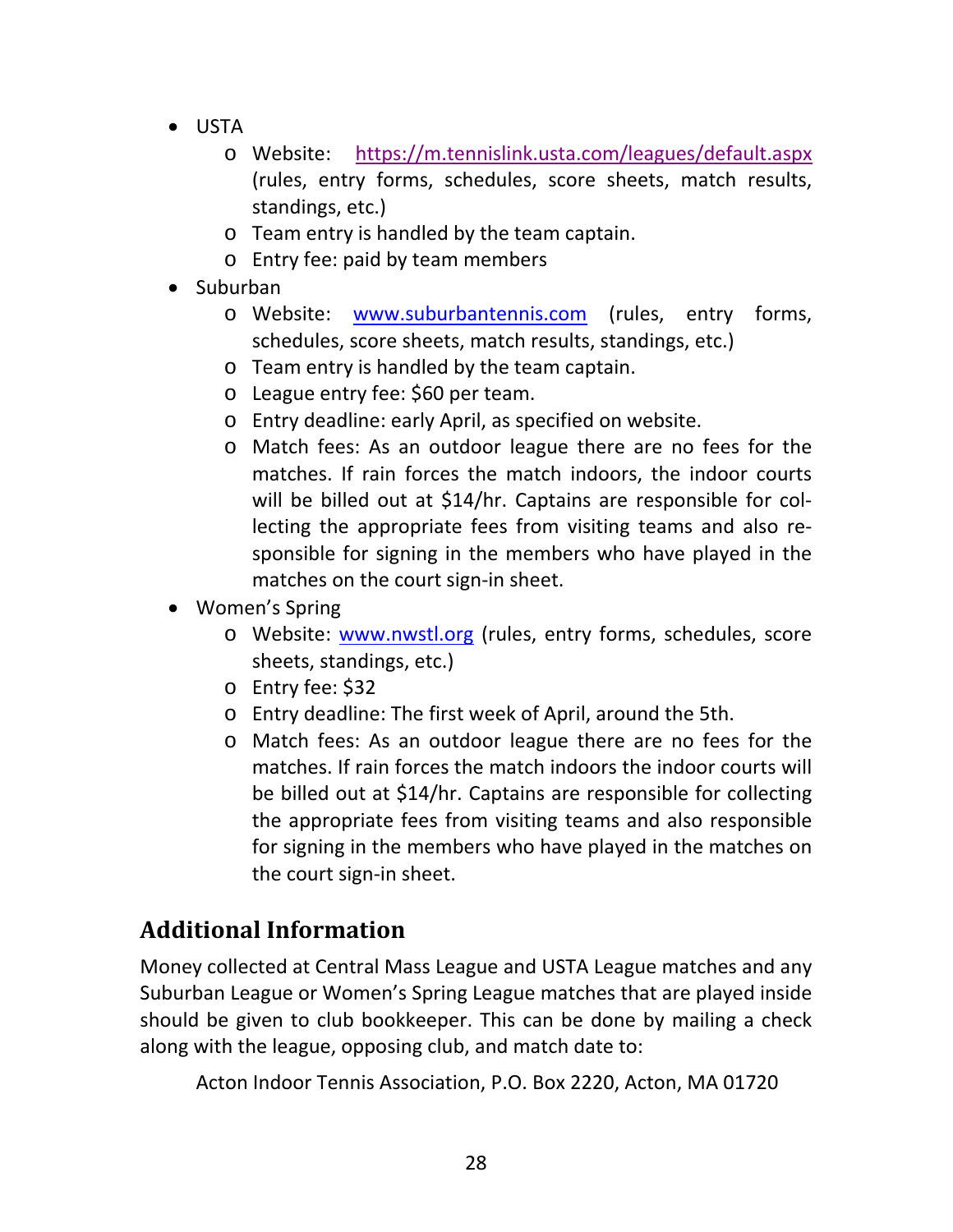#### **ACTON INDOOR TENNIS ASSOCIATION**

#### **2021-2022 WAITING-LIST APPLICATION FORM**

**Indoor Season**: October 01, 2021 – April 30, 2022

**Facilities**: Two indoor hard courts plus four outdoor Har-Tru clay courts (in summer) Member lounge Men's and Women's Locker Rooms

**Court scheduling**: Online tennis booking system: www.aitabookings.com

#### **Membership Fees:**

Initiation Fee: \$100 Full Membership: \$1010/yr Associate Membership: \$670/yr RDM Membership: \$592/yr

Team/Intro Membership: \$150/yr – Team Members can bypass the membership waiting list but must coordinate their membership application with a team captain. Intro membership is a non-renewable one-year membership with no initiation fee and is only open when there is space available—please inquire before applying for Intro membership. Team/Intro Membership covers the indoor season only; use of the outdoor courts is not included.

**For more information, see Membership and Billing in the AITA Member Handbook at**  http://www.actonindoortennisbubble.com/documents.html**.** 

|       | <b>Contacts:</b>                                                                                                                           |  |  |  |  |  |
|-------|--------------------------------------------------------------------------------------------------------------------------------------------|--|--|--|--|--|
|       | Membership Chairman - actonindoortennisbilling@gmail.com                                                                                   |  |  |  |  |  |
|       | Pete Shanahan, President – actonindoortennis@gmail.com                                                                                     |  |  |  |  |  |
|       | Club web site – http://www.actonindoortennisbubble.com/                                                                                    |  |  |  |  |  |
|       | To get on the waiting list please mail the completed form below plus a check for \$5 to<br><b>AITA</b><br>P.O. Box 2220<br>Acton, MA 01720 |  |  |  |  |  |
|       |                                                                                                                                            |  |  |  |  |  |
|       |                                                                                                                                            |  |  |  |  |  |
|       | TOWN ZIP                                                                                                                                   |  |  |  |  |  |
|       | (WORK)                                                                                                                                     |  |  |  |  |  |
| EMAIL |                                                                                                                                            |  |  |  |  |  |
|       |                                                                                                                                            |  |  |  |  |  |

MEMBERSHIP DESIRED (CHECK ONE): FULL ( ) ASSOC. ( ) RDM ( )

**Potential members are offered admittance as slots become available at the start of the indoor season in September and at the start of the second half of the indoor season in January.**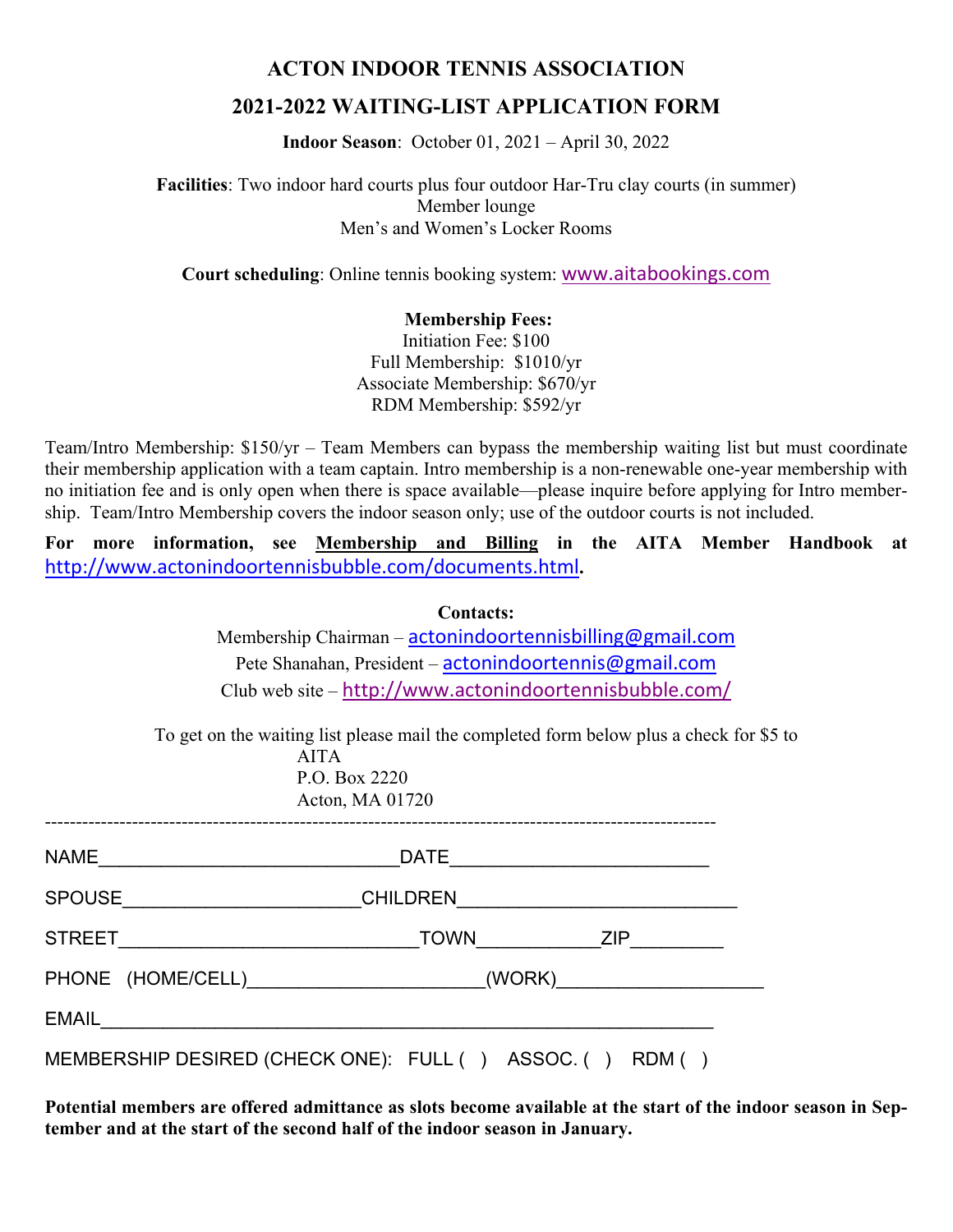#### **ACTON INDOOR TENNIS ASSOCIATION INDOOR SEASON MEMBERSHIP APPLICATION FORM 2021-22**

**Indoor Season**: October 1 – April 30

(Full, Associate and Restricted Day Membership (RDM) include summer membership, May 1 – September 30)

Date and the set of  $\sim$ 

To join the Acton Indoor Tennis Association, please complete the form below and return it along with your check (payable to AITA) to:

> AITA PO Box 2220 Acton, MA 01720

| <b>NAME</b>   | <b>DATE</b>      |     |  |
|---------------|------------------|-----|--|
| SPOUSE*       | <b>CHILDREN*</b> |     |  |
| <b>STREET</b> | <b>TOWN</b>      | 7IP |  |

| PHONE (HOME) | (WORK) |  |
|--------------|--------|--|
|              |        |  |

EMAIL(S)\*\*\_\_\_\_\_\_\_\_\_\_\_\_\_\_\_\_\_\_\_\_\_\_\_\_\_\_\_\_\_\_\_\_\_\_\_\_\_\_\_\_\_\_\_\_\_\_\_\_\_\_\_\_\_\_\_\_\_\_\_

MEMBERSHIP DESIRED (CHECK ONE): FULL () ASSOC. () RDM () INTRO (-) TEAM () (Intro membership is not available for the 2021-2022 season.)

\* Include additional names only if spouse and children will be playing tennis at the club.

\*\* Include any additional email addresses at which you would like to receive information emails from the club.

#### Fee schedule for first year:

|            | Initiation fee | $+$ | 1st half dues |     | $=$ Total due now |           | + 2nd half dues<br>(due Jan. 1) |     | $=$ Total for 1 <sup>st</sup> year |
|------------|----------------|-----|---------------|-----|-------------------|-----------|---------------------------------|-----|------------------------------------|
| Full       | \$100          | $+$ | \$505         | $=$ | \$605             | $+$       | \$505                           | $=$ | \$1110                             |
| Assoc.     | \$100          | $+$ | \$335         | $=$ | \$435             | $+$       | \$335                           | $=$ | \$770                              |
| <b>RDM</b> | \$100          | $+$ | \$296         | $=$ | \$396             | $+$       | \$296                           | $=$ | \$692                              |
| Intro/Team | \$0            | $+$ | \$150         | $=$ | \$150             | $\ddot{}$ | \$0                             | $=$ | \$150                              |

Team Member applications require team captain approval. Name of team and captain:

\_\_\_\_\_\_\_\_\_\_\_\_\_\_\_\_\_\_\_\_\_\_\_\_\_\_\_\_\_\_\_\_\_\_\_\_\_\_\_\_\_\_\_\_\_\_\_\_\_\_\_\_\_\_\_\_\_\_\_\_\_\_\_\_\_\_\_\_\_\_\_\_\_ The Intro and Team memberships are distinct memberships that are identically priced. They are for the indoor season only and do not include access to the clay courts during the summer season. Intro Membership is offered for only a single year, after which the member is expected to transition to a regular membership of their choice.

I understand that I am joining AITA for the full indoor season and am obligated to pay the amounts due now as well as the second half dues when invoiced.

For additional information, email actonindoortennis@gmail.com

TOTAL ENCLOSED \$ SIGNED: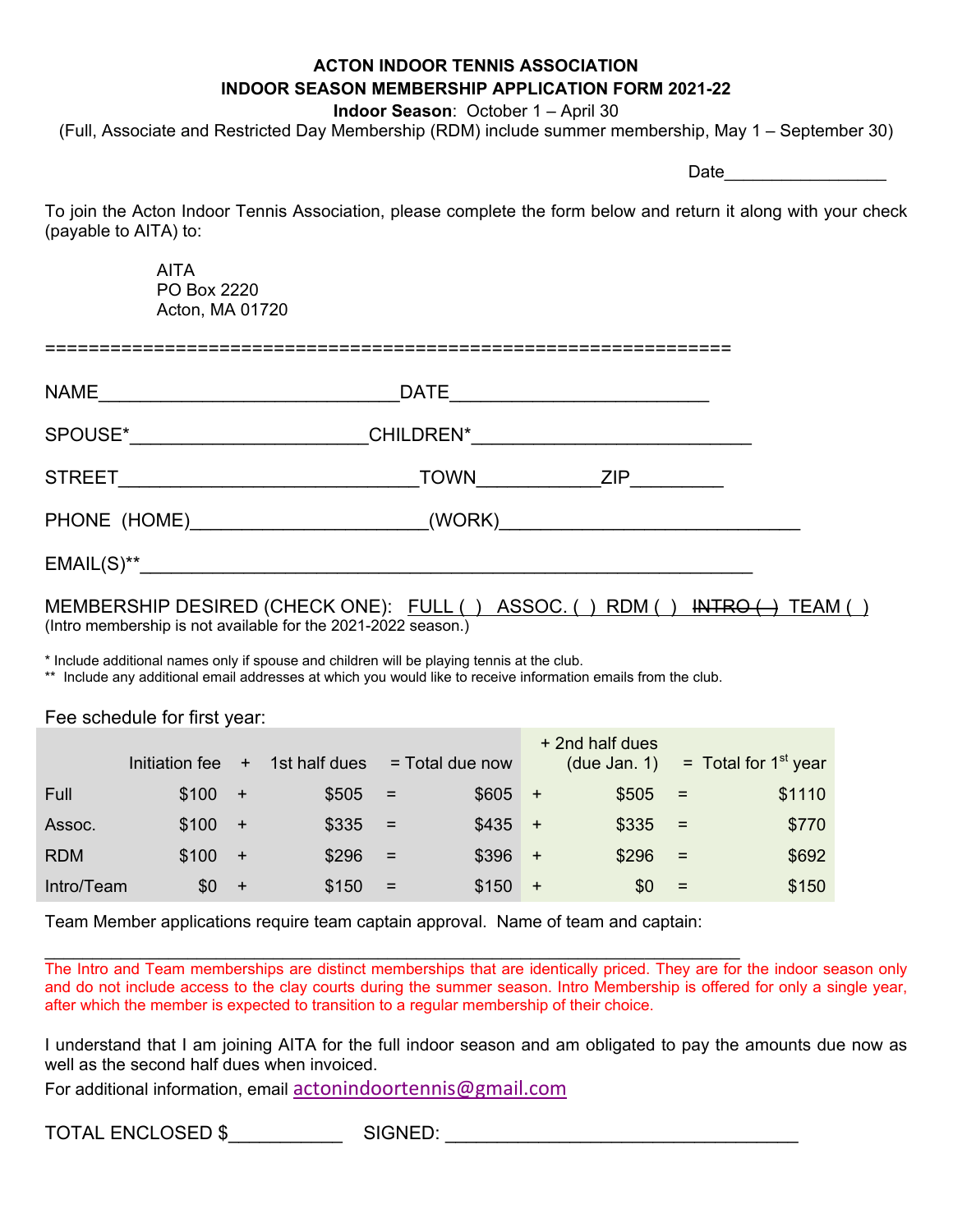#### **Skills survey for AITA member‐volunteers**

Acton Indoor Tennis Association is a member‐owned and member‐operated non‐profit; it relies entirely on its members to continue to operate and keep costs low. As a member-owned club, we are responsible for the upkeep of our club facilities and grounds. We rely on volunteers to manage the club, make minor repairs, and perform routine maintenance. We ask that regular indoor members (i.e., Full Members, Associate Members, and RDM Members) contribute to this maintenance effort on an annual basis. All members are expected to sign up for a maintenance team. Members who fail to volunteer are assessed a maintenance fee.

The club's needs are surprisingly diverse. In addition to routine maintenance, we have to maintain a complicated physical plant that includes a sophisticated air-handling system and air-supported structure and require all of the professional services of a typical business.

We ask all new members to indicate what skills and interests they can bring to the club. Please complete the checklist below to help us find activities that best fit your skills and interests. Feel free to add any details you wish.

Name(s): \_\_\_\_\_\_\_\_\_\_\_\_\_\_\_\_\_\_\_\_\_\_\_\_\_\_\_\_\_\_\_\_\_\_\_

| Carpentry                                    | $\Box$ Contracting and supervision of vendors |
|----------------------------------------------|-----------------------------------------------|
| Electrical                                   | $\square$ Legal services                      |
| Plumbing                                     | □<br>Insurance                                |
| Landscaping<br>ப                             | $\Box$ Accounting and bookkeeping             |
| Painting<br>ш                                | Finances and investing                        |
| Heating systems                              | $\Box$ Networks and computers                 |
| Small engine repair                          | $\Box$ Electronic control systems             |
| Snow shoveling                               | Architecture/interior design                  |
| Bubble emergency team*                       | <b>Building maintenance</b><br>□              |
| $\Box$ Clay court maintenance*               | Marketing and communications<br>□             |
| $\square$ Sprinkler system maintenance       | $\square$ Website design                      |
| $\Box$ Woodworking                           | $\Box$ Security systems                       |
| Truck owner                                  | Procurement<br>П.                             |
| Craigslist guru<br>ш                         | Organizational/management<br>□                |
| $\Box$ Tree removal (chain saw owner)        | Other (specify):                              |
| Tournament director / social event organizer |                                               |
| $\Box$ Shopping (for club supplies)          |                                               |

\* For these skills, the club can train you. The emergency team readies the bubble for storms and power failures.

\_\_\_\_\_\_\_\_\_\_\_\_\_\_\_\_\_\_\_\_\_\_\_\_\_\_\_\_\_\_\_\_\_\_\_\_\_\_\_\_\_\_\_\_\_\_\_\_\_\_\_\_\_\_\_\_\_\_\_\_\_\_\_\_\_\_\_\_\_\_\_\_\_\_\_\_\_\_\_\_\_\_\_\_\_\_ \_\_\_\_\_\_\_\_\_\_\_\_\_\_\_\_\_\_\_\_\_\_\_\_\_\_\_\_\_\_\_\_\_\_\_\_\_\_\_\_\_\_\_\_\_\_\_\_\_\_\_\_\_\_\_\_\_\_\_\_\_\_\_\_\_\_\_\_\_\_\_\_\_\_\_\_\_\_\_\_\_\_\_\_\_\_ \_\_\_\_\_\_\_\_\_\_\_\_\_\_\_\_\_\_\_\_\_\_\_\_\_\_\_\_\_\_\_\_\_\_\_\_\_\_\_\_\_\_\_\_\_\_\_\_\_\_\_\_\_\_\_\_\_\_\_\_\_\_\_\_\_\_\_\_\_\_\_\_\_\_\_\_\_\_\_\_\_\_\_\_\_\_ \_\_\_\_\_\_\_\_\_\_\_\_\_\_\_\_\_\_\_\_\_\_\_\_\_\_\_\_\_\_\_\_\_\_\_\_\_\_\_\_\_\_\_\_\_\_\_\_\_\_\_\_\_\_\_\_\_\_\_\_\_\_\_\_\_\_\_\_\_\_\_\_\_\_\_\_\_\_\_\_\_\_\_\_\_\_

Indicate any aspects of the club or its facilities that you feel need more attention and that you would like to contribute to: